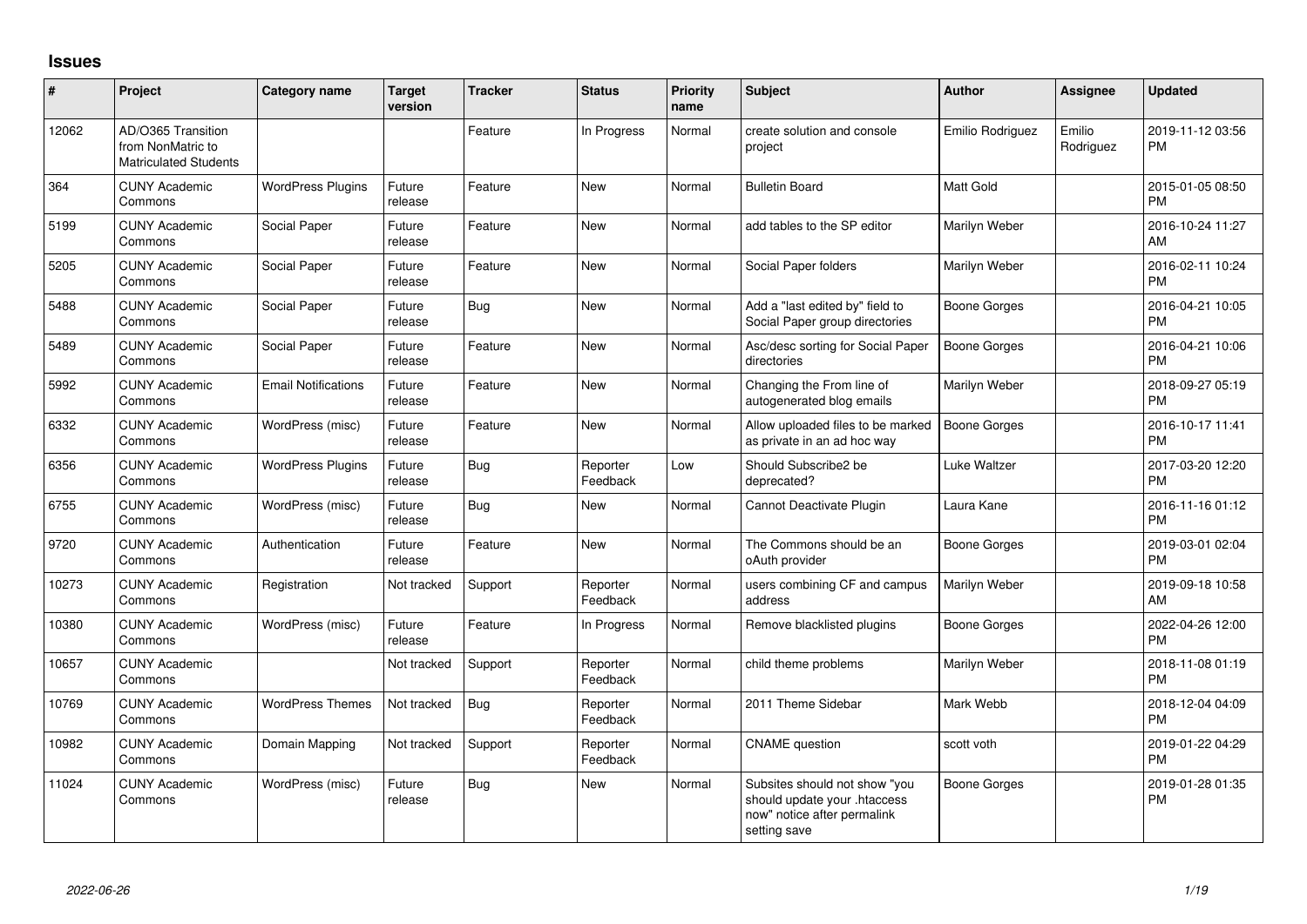| #     | <b>Project</b>                  | <b>Category name</b>     | <b>Target</b><br>version | Tracker    | <b>Status</b>        | <b>Priority</b><br>name | <b>Subject</b>                                                                                | <b>Author</b>           | Assignee | <b>Updated</b>                |
|-------|---------------------------------|--------------------------|--------------------------|------------|----------------------|-------------------------|-----------------------------------------------------------------------------------------------|-------------------------|----------|-------------------------------|
| 11077 | <b>CUNY Academic</b><br>Commons | Events                   | Not tracked              | Feature    | Reporter<br>Feedback | Normal                  | Show event category description<br>in event list view                                         | Raffi<br>Khatchadourian |          | 2019-02-12 10:38<br><b>PM</b> |
| 11120 | <b>CUNY Academic</b><br>Commons | <b>WordPress Plugins</b> | Not tracked              | Bug        | Reporter<br>Feedback | Normal                  | Events Manager Events Not<br>Showing Up                                                       | Mark Webb               |          | 2019-02-27 04:10<br><b>PM</b> |
| 11131 | <b>CUNY Academic</b><br>Commons |                          | Future<br>release        | Feature    | Reporter<br>Feedback | Normal                  | <b>Image Annotation Plugins</b>                                                               | Laurie Hurson           |          | 2019-02-26 11:33<br>AM        |
| 11392 | <b>CUNY Academic</b><br>Commons |                          | Future<br>release        | Bug        | <b>New</b>           | Normal                  | Migrate users away from<br><b>StatPress</b>                                                   | <b>Boone Gorges</b>     |          | 2019-04-23 03:53<br><b>PM</b> |
| 11415 | <b>CUNY Academic</b><br>Commons | <b>WordPress Plugins</b> | Not tracked              | <b>Bug</b> | Reporter<br>Feedback | Normal                  | <b>Blog Subscriptions in Jetpack</b>                                                          | Laurie Hurson           |          | 2019-05-14 10:34<br>AM        |
| 11509 | <b>CUNY Academic</b><br>Commons |                          | Not tracked              | Support    | Reporter<br>Feedback | Normal                  | deleted Page causing a Menu<br>problem?                                                       | Marilyn Weber           |          | 2019-06-04 09:54<br>AM        |
| 11519 | <b>CUNY Academic</b><br>Commons |                          | Not tracked              | Support    | Assigned             | Normal                  | comment option not appearing                                                                  | Marilyn Weber           |          | 2019-09-24 10:28<br>AM        |
| 11556 | <b>CUNY Academic</b><br>Commons | Courses                  | Not tracked              | Bug        | Reporter<br>Feedback | Normal                  | Instructor name given in course<br>listing                                                    | Tom Harbison            |          | 2019-06-25 04:12<br><b>PM</b> |
| 11771 | <b>CUNY Academic</b><br>Commons |                          | Not tracked              | Support    | Reporter<br>Feedback | Normal                  | post displays in sections                                                                     | Marilyn Weber           |          | 2019-08-20 10:34<br>AM        |
| 11787 | <b>CUNY Academic</b><br>Commons |                          | Not tracked              | Support    | Reporter<br>Feedback | Normal                  | automated comments notifications   Marilyn Weber<br>on ZenDesk                                |                         |          | 2019-08-26 06:18<br><b>PM</b> |
| 11788 | <b>CUNY Academic</b><br>Commons | <b>WordPress Plugins</b> | Future<br>release        | Support    | Reporter<br>Feedback | Normal                  | Plugin Request - Browse Aloud                                                                 | scott voth              |          | 2019-09-24 08:42<br>AM        |
| 11843 | <b>CUNY Academic</b><br>Commons | WordPress (misc)         | Future<br>release        | Design/UX  | <b>New</b>           | Normal                  | Tweaking the Gutenberg Editor<br>Interface                                                    | Laurie Hurson           |          | 2022-04-26 12:00<br><b>PM</b> |
| 11848 | <b>CUNY Academic</b><br>Commons |                          | Not tracked              | Support    | Hold                 | Normal                  | a Dean of Faculty wants to share<br>a large file                                              | Marilyn Weber           |          | 2019-09-24 08:44<br>AM        |
| 11860 | <b>CUNY Academic</b><br>Commons | Registration             | Future<br>release        | Feature    | <b>New</b>           | Normal                  | Ensure Students Are Aware They<br>Can Use Aliases At Registration                             | scott voth              |          | 2019-09-24 08:46<br>AM        |
| 12198 | <b>CUNY Academic</b><br>Commons |                          | Not tracked              | Bug        | Reporter<br>Feedback | Normal                  | Duplicate listing in My Sites                                                                 | Tom Harbison            |          | 2019-12-09 05:50<br><b>PM</b> |
| 12328 | <b>CUNY Academic</b><br>Commons |                          | Not tracked              | Support    | <b>New</b>           | Normal                  | Sign up Code for Non-CUNY<br>Faculty                                                          | Laurie Hurson           |          | 2020-01-28 10:25<br>AM        |
| 12350 | <b>CUNY Academic</b><br>Commons | Blogs (BuddyPress)       | Not tracked              | Support    | Reporter<br>Feedback | Normal                  | URL creation problem                                                                          | Marilyn Weber           |          | 2020-02-03 11:27<br>AM        |
| 12352 | <b>CUNY Academic</b><br>Commons |                          | Not tracked              | Support    | <b>New</b>           | Normal                  | "posts list" page builder block<br>option                                                     | Marilyn Weber           |          | 2020-02-03 01:29<br>PM        |
| 12360 | <b>CUNY Academic</b><br>Commons | <b>WordPress Themes</b>  | Not tracked              | <b>Bug</b> | Reporter<br>Feedback | Normal                  | site just says "DANTE We are<br>currently in maintenance mode,<br>please check back shortly." | Marilyn Weber           |          | 2020-02-04 12:13<br><b>PM</b> |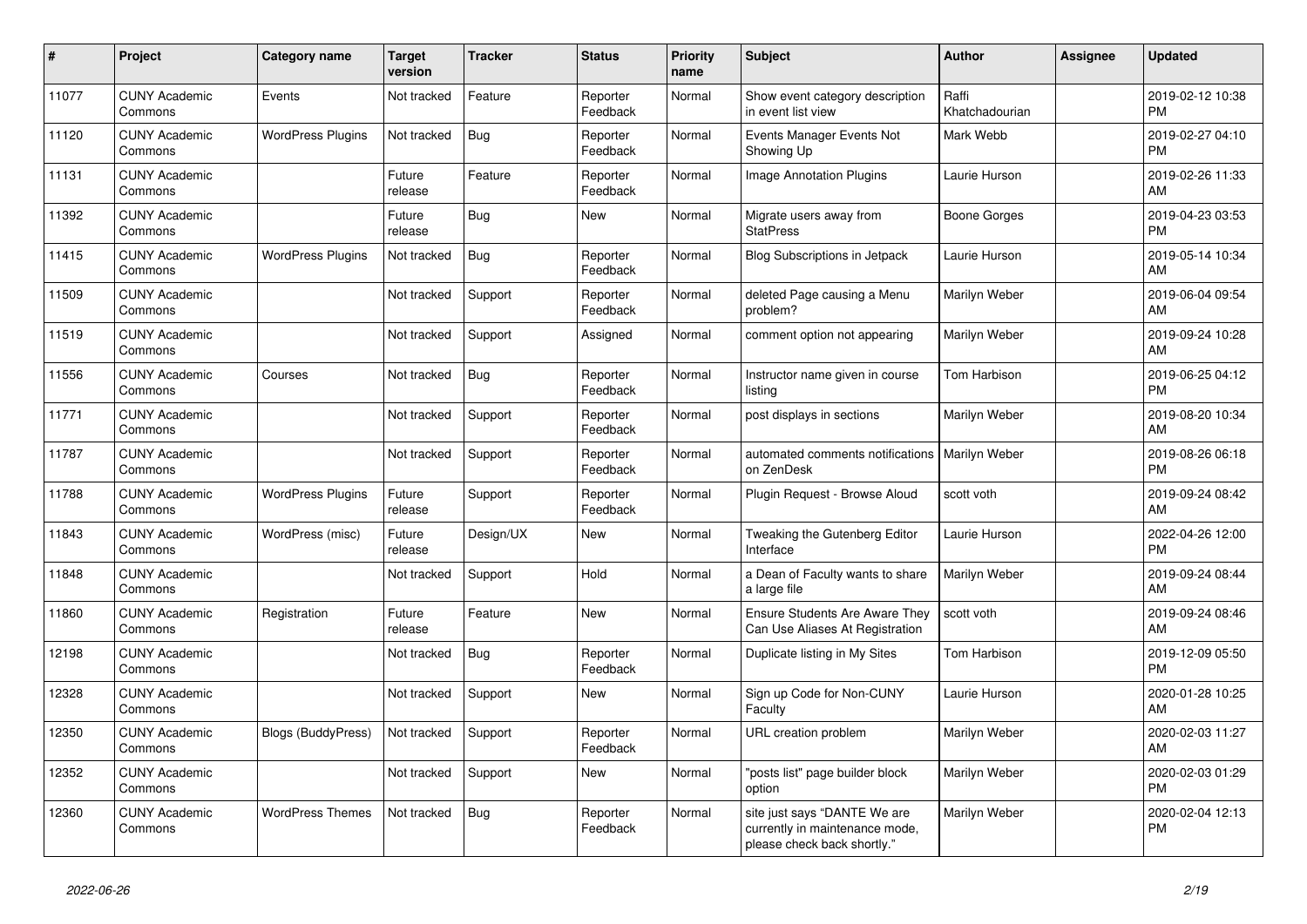| #     | Project                         | <b>Category name</b>     | <b>Target</b><br>version | <b>Tracker</b> | <b>Status</b>        | <b>Priority</b><br>name | <b>Subject</b>                                                       | Author                  | <b>Assignee</b> | <b>Updated</b>                |
|-------|---------------------------------|--------------------------|--------------------------|----------------|----------------------|-------------------------|----------------------------------------------------------------------|-------------------------|-----------------|-------------------------------|
| 12436 | <b>CUNY Academic</b><br>Commons |                          | Not tracked              | <b>Bug</b>     | Assigned             | Normal                  | Nightly system downtime                                              | Boone Gorges            |                 | 2020-08-01 09:30<br>AM        |
| 12573 | <b>CUNY Academic</b><br>Commons | <b>WordPress Plugins</b> | Future<br>release        | Bug            | <b>New</b>           | Normal                  | <b>CommentPress Core Issues</b>                                      | scott voth              |                 | 2020-03-24 04:32<br><b>PM</b> |
| 13034 | <b>CUNY Academic</b><br>Commons |                          | Not tracked              | Support        | Reporter<br>Feedback | Normal                  | a site is asking people to join the<br>Commons to get a download     | Marilyn Weber           |                 | 2020-07-12 07:23<br>AM        |
| 13048 | <b>CUNY Academic</b><br>Commons | Shortcodes and<br>embeds | Future<br>release        | Feature        | New                  | Normal                  | Jupyter Notebooks support                                            | Boone Gorges            |                 | 2020-07-14 11:46<br>AM        |
| 13255 | <b>CUNY Academic</b><br>Commons |                          | Not tracked              | Support        | Reporter<br>Feedback | Normal                  | Accessibility problems                                               | Marilyn Weber           |                 | 2020-09-01 05:48<br><b>PM</b> |
| 13650 | <b>CUNY Academic</b><br>Commons | Group Library            | Future<br>release        | Feature        | <b>New</b>           | Normal                  | Forum Attachments in Group<br>Library                                | Laurie Hurson           |                 | 2021-11-19 12:30<br><b>PM</b> |
| 13912 | <b>CUNY Academic</b><br>Commons |                          | Not tracked              | Feature        | Hold                 | Low                     | posting "missed schedule"                                            | Marilyn Weber           |                 | 2021-02-23 10:46<br>AM        |
| 13975 | <b>CUNY Academic</b><br>Commons | Social Paper             | Not tracked              | Support        | Reporter<br>Feedback | Normal                  | can't approve comments on<br>Social Paper paper                      | Marilyn Weber           |                 | 2021-02-12 09:33<br>AM        |
| 14074 | <b>CUNY Academic</b><br>Commons | WordPress (misc)         | Not tracked              | Support        | Reporter<br>Feedback | Normal                  | page password protection<br>problem                                  | Marilyn Weber           |                 | 2021-03-02 11:03<br>AM        |
| 14398 | <b>CUNY Academic</b><br>Commons |                          | Not tracked              | Support        | Reporter<br>Feedback | Normal                  | Events plug-in notification<br>problem                               | Marilyn Weber           |                 | 2021-05-11 11:21<br>AM        |
| 14538 | <b>CUNY Academic</b><br>Commons |                          | Not tracked              | Support        | Reporter<br>Feedback | Normal                  | <b>Weebly To Commons</b>                                             | Laurie Hurson           |                 | 2021-09-14 10:47<br>AM        |
| 14629 | <b>CUNY Academic</b><br>Commons |                          | Not tracked              | <b>Bug</b>     | Reporter<br>Feedback | Normal                  | Possible Post Order Bug?                                             | Syelle Graves           |                 | 2021-09-14 10:47<br>AM        |
| 14784 | <b>CUNY Academic</b><br>Commons |                          |                          | Support        | Reporter<br>Feedback | Normal                  | User report of logo problem when<br>using Customizer theme           | Marilyn Weber           |                 | 2021-09-17 10:25<br>AM        |
| 14792 | <b>CUNY Academic</b><br>Commons |                          |                          | Bug            | <b>New</b>           | Normal                  | Inconsistent email notifications<br>from gravity forms               | Raffi<br>Khatchadourian |                 | 2021-10-04 01:50<br><b>PM</b> |
| 14842 | <b>CUNY Academic</b><br>Commons |                          | Not tracked              | Support        | Reporter<br>Feedback | Normal                  | Question about widgets and block<br>editor                           | Gina Cherry             |                 | 2021-10-06 03:01<br><b>PM</b> |
| 14900 | <b>CUNY Academic</b><br>Commons |                          | Not tracked              | Support        | Reporter<br>Feedback | Normal                  | previous theme?                                                      | Marilyn Weber           |                 | 2021-10-25 10:31<br>AM        |
| 14911 | <b>CUNY Academic</b><br>Commons | <b>WordPress Themes</b>  | Not tracked              | Support        | <b>New</b>           | Normal                  | Twentytwentyone theme                                                | Marilyn Weber           |                 | 2021-10-28 10:37<br>AM        |
| 14936 | <b>CUNY Academic</b><br>Commons |                          |                          | Bug            | <b>New</b>           | Normal                  | Commons websites blocked by<br>SPS campus network                    | Laurie Hurson           |                 | 2021-11-03 03:57<br><b>PM</b> |
| 14940 | <b>CUNY Academic</b><br>Commons |                          |                          | <b>Bug</b>     | <b>New</b>           | Normal                  | Discrepancy between Commons<br>profile "sites" and actual # of sites | Laurie Hurson           |                 | 2021-11-08 11:09<br>AM        |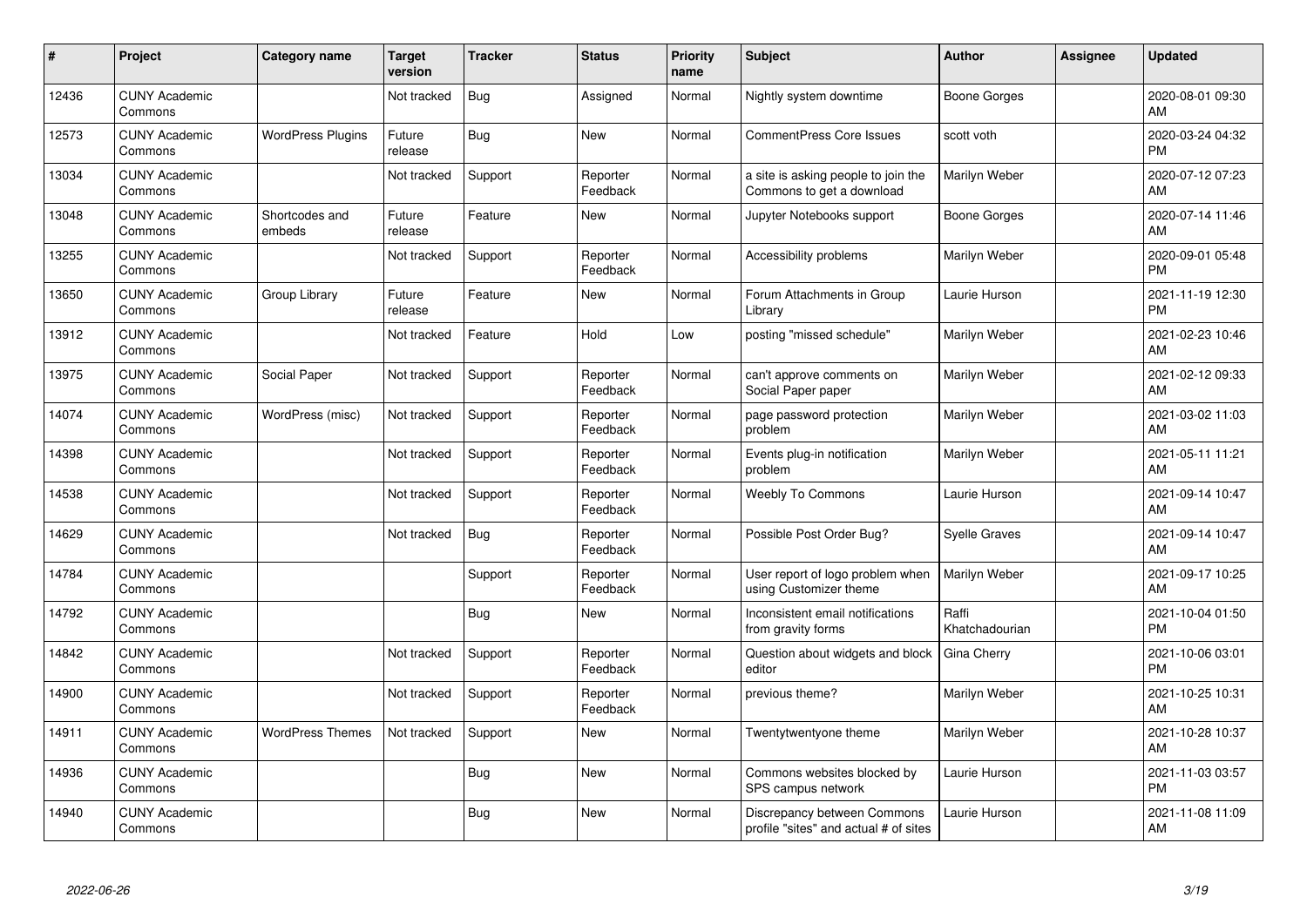| #     | Project                         | <b>Category name</b> | <b>Target</b><br>version | <b>Tracker</b> | <b>Status</b>        | <b>Priority</b><br>name | <b>Subject</b>                                                    | Author                  | <b>Assignee</b> | <b>Updated</b>                |
|-------|---------------------------------|----------------------|--------------------------|----------------|----------------------|-------------------------|-------------------------------------------------------------------|-------------------------|-----------------|-------------------------------|
| 15045 | <b>CUNY Academic</b><br>Commons |                      |                          | Support        | <b>New</b>           | Normal                  | no result for KCeL in the search<br>box on the commons            | Marilyn Weber           |                 | 2021-12-10 11:29<br>AM        |
| 15169 | <b>CUNY Academic</b><br>Commons |                      | 2.0.2                    | Support        | Reporter<br>Feedback | Normal                  | new Prelude website zipfiles for<br>custom theme and other files. | Marilyn Weber           |                 | 2022-06-14 11:36<br>AM        |
| 15176 | <b>CUNY Academic</b><br>Commons |                      | Not tracked              | Support        | Reporter<br>Feedback | Normal                  | Archiving Q Writing & Old<br>Wordpress Sites on the Commons       | Laurie Hurson           |                 | 2022-02-08 10:28<br>AM        |
| 15260 | <b>CUNY Academic</b><br>Commons |                      |                          | Support        | Reporter<br>Feedback | Normal                  | Diacritical markings   European<br><b>Stages</b>                  | Marilyn Weber           |                 | 2022-02-04 08:16<br>AM        |
| 15370 | <b>CUNY Academic</b><br>Commons |                      |                          | Support        | Reporter<br>Feedback | Normal                  | All-in-One Event Calendar?                                        | Marilyn Weber           |                 | 2022-02-17 11:03<br>AM        |
| 15565 | <b>CUNY Academic</b><br>Commons |                      |                          | Support        | <b>New</b>           | Normal                  | Events - send updates to an email   Marilyn Weber<br>listserv     |                         |                 | 2022-03-10 01:06<br>PM        |
| 15613 | <b>CUNY Academic</b><br>Commons |                      | 2.0.2                    | Feature        | Reporter<br>Feedback | Normal                  | Adding "Passster" plugin                                          | Laurie Hurson           |                 | 2022-06-14 11:36<br>AM        |
| 15655 | <b>CUNY Academic</b><br>Commons |                      | 2.0.2                    | Support        | Reporter<br>Feedback | Normal                  | Event Aggregator plugin?                                          | Marilyn Weber           |                 | 2022-06-14 11:36<br>AM        |
| 15685 | <b>CUNY Academic</b><br>Commons |                      |                          | Support        | New                  | High                    | problem with chrome?                                              | Marilyn Weber           |                 | 2022-04-25 03:40<br><b>PM</b> |
| 15757 | <b>CUNY Academic</b><br>Commons |                      |                          | <b>Bug</b>     | New                  | Normal                  | Members # do not match                                            | Laurie Hurson           |                 | 2022-03-30 04:52<br><b>PM</b> |
| 15816 | <b>CUNY Academic</b><br>Commons |                      | Not tracked              | Support        | New                  | Normal                  | slow loading at SPS                                               | Marilyn Weber           |                 | 2022-04-05 01:26<br>PM        |
| 15923 | <b>CUNY Academic</b><br>Commons |                      | Not tracked              | Feature        | Reporter<br>Feedback | Normal                  | <b>Bellows Plugin Adjustments</b>                                 | Laurie Hurson           |                 | 2022-04-20 10:10<br>AM        |
| 16099 | <b>CUNY Academic</b><br>Commons |                      |                          | Support        | Reporter<br>Feedback | Normal                  | request for Newsletter Glue                                       | Marilyn Weber           |                 | 2022-05-13 12:14<br><b>PM</b> |
| 16255 | <b>CUNY Academic</b><br>Commons | WordPress (misc)     |                          | <b>Bug</b>     | <b>New</b>           | Normal                  | Need to define 'MULTISITE'<br>constant in wp-config.php           | Raymond Hoh             |                 | 2022-06-19 09:31<br>AM        |
| 16290 | <b>CUNY Academic</b><br>Commons |                      |                          | Feature        | Reporter<br>Feedback | Normal                  | Add Table Of Contents Block<br>plug-in                            | Raffi<br>Khatchadourian |                 | 2022-06-24 10:26<br>AM        |
| 16294 | <b>CUNY Academic</b><br>Commons |                      |                          | <b>Bug</b>     | New                  | Urgent                  | CAC is down                                                       | Raffi<br>Khatchadourian |                 | 2022-06-24 02:36<br><b>PM</b> |
| 58    | <b>CUNY Academic</b><br>Commons | BuddyPress (misc)    | Future<br>release        | Feature        | Assigned             | Low                     | Make member search sortable by<br>last name                       | Roberta Brody           | Boone<br>Gorges | 2010-08-26 02:38<br><b>PM</b> |
| 287   | <b>CUNY Academic</b><br>Commons | WordPress (misc)     | Future<br>release        | Feature        | Assigned             | Normal                  | Create troubleshooting tool for<br>account sign-up                | <b>Matt Gold</b>        | Boone<br>Gorges | 2015-11-09 06:17<br><b>PM</b> |
| 377   | <b>CUNY Academic</b><br>Commons | BuddyPress (misc)    | Future<br>release        | Feature        | Assigned             | Normal                  | Like buttons                                                      | <b>Matt Gold</b>        | Boone<br>Gorges | 2010-11-16 05:13<br><b>PM</b> |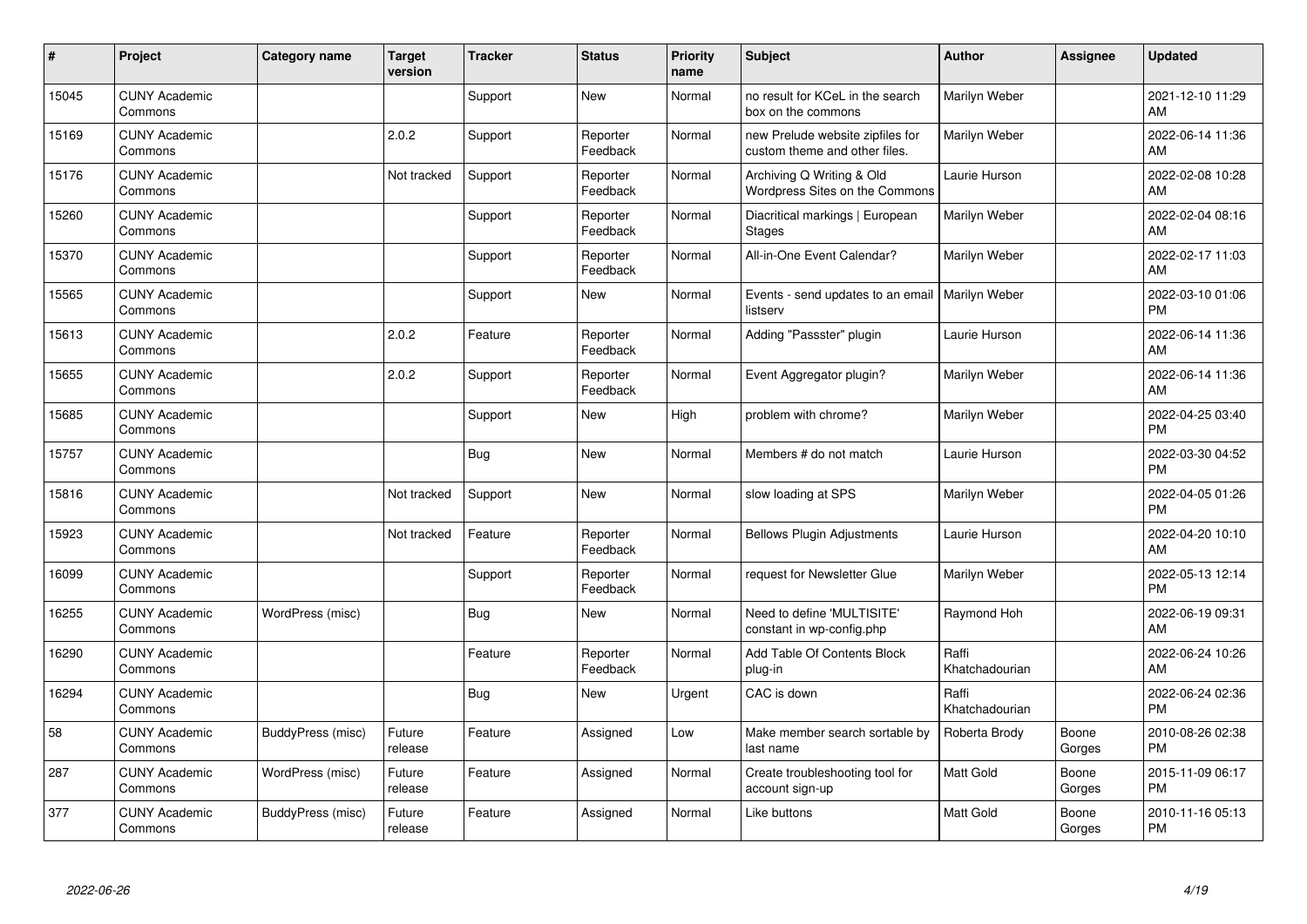| #    | <b>Project</b>                  | <b>Category name</b>     | <b>Target</b><br>version | <b>Tracker</b> | <b>Status</b> | <b>Priority</b><br>name | <b>Subject</b>                                                       | Author              | <b>Assignee</b> | <b>Updated</b>                |
|------|---------------------------------|--------------------------|--------------------------|----------------|---------------|-------------------------|----------------------------------------------------------------------|---------------------|-----------------|-------------------------------|
| 435  | <b>CUNY Academic</b><br>Commons | BuddyPress (misc)        | Future<br>release        | Feature        | Assigned      | Normal                  | Include Avatar Images in Forum<br><b>Post Notification Emails</b>    | <b>Matt Gold</b>    | Boone<br>Gorges | 2010-12-08 12:40<br><b>PM</b> |
| 500  | <b>CUNY Academic</b><br>Commons | BuddyPress (misc)        | Future<br>release        | Feature        | Assigned      | Normal                  | <b>Export Group Data</b>                                             | <b>Matt Gold</b>    | Boone<br>Gorges | 2010-12-19 12:09<br><b>PM</b> |
| 519  | <b>CUNY Academic</b><br>Commons | <b>BuddyPress Docs</b>   | Future<br>release        | Feature        | Assigned      | Low                     | TOC for individual docs - for new<br>BP "wiki-like" plugin           | scott voth          | Boone<br>Gorges | 2015-11-09 05:54<br><b>PM</b> |
| 554  | <b>CUNY Academic</b><br>Commons | BuddyPress (misc)        | Future<br>release        | Feature        | Assigned      | Normal                  | Add Trackback notifications to<br>site-wide activity feed            | <b>Matt Gold</b>    | Boone<br>Gorges | 2015-11-09 06:19<br><b>PM</b> |
| 585  | <b>CUNY Academic</b><br>Commons | Group Forums             | Future<br>release        | Feature        | Assigned      | Normal                  | Merge Forum Topics                                                   | Sarah Morgano       | Boone<br>Gorges | 2011-07-06 04:11<br><b>PM</b> |
| 599  | <b>CUNY Academic</b><br>Commons | BuddyPress (misc)        | Future<br>release        | Feature        | Assigned      | Normal                  | Consider adding rating plugins for<br><b>BuddyPress/BBPress</b>      | Matt Gold           | Boone<br>Gorges | 2011-08-22 06:50<br><b>PM</b> |
| 618  | <b>CUNY Academic</b><br>Commons | <b>BuddyPress Docs</b>   | Future<br>release        | Feature        | Assigned      | Normal                  | BuddyPress Docs: export formats                                      | <b>Boone Gorges</b> | Boone<br>Gorges | 2015-11-09 05:38<br><b>PM</b> |
| 635  | <b>CUNY Academic</b><br>Commons | BuddyPress (misc)        | Future<br>release        | Feature        | Assigned      | Normal                  | Big Blue Button -<br>Videoconferencing in Groups and<br><b>Blogs</b> | <b>Matt Gold</b>    | Boone<br>Gorges | 2011-03-14 03:24<br><b>PM</b> |
| 658  | <b>CUNY Academic</b><br>Commons | <b>WordPress Plugins</b> | Future<br>release        | Feature        | Assigned      | Normal                  | Rebulid Sitewide Tag Suggestion                                      | <b>Matt Gold</b>    | Boone<br>Gorges | 2015-01-05 08:47<br><b>PM</b> |
| 1165 | <b>CUNY Academic</b><br>Commons | <b>Email Invitations</b> | Future<br>release        | Feature        | Assigned      | Low                     | Allow saved lists of invitees under<br>Send Invites                  | <b>Boone Gorges</b> | Boone<br>Gorges | 2015-11-09 06:03<br><b>PM</b> |
| 1166 | <b>CUNY Academic</b><br>Commons | <b>Email Invitations</b> | Future<br>release        | Feature        | <b>New</b>    | Low                     | Better organizational tools for<br>Sent Invites                      | Boone Gorges        | Boone<br>Gorges | 2015-11-09 06:02<br><b>PM</b> |
| 1167 | <b>CUNY Academic</b><br>Commons | <b>Email Invitations</b> | Future<br>release        | Feature        | <b>New</b>    | Low                     | Allow email invitations to be<br>resent                              | Boone Gorges        | Boone<br>Gorges | 2015-11-12 12:53<br>AM        |
| 1417 | <b>CUNY Academic</b><br>Commons | <b>BuddyPress Docs</b>   | Future<br>release        | Feature        | Assigned      | Low                     | <b>Bulk actions for BuddyPress Docs</b>                              | <b>Boone Gorges</b> | Boone<br>Gorges | 2016-10-17 10:41<br><b>PM</b> |
| 1422 | <b>CUNY Academic</b><br>Commons | <b>BuddyPress Docs</b>   | Future<br>release        | Feature        | Assigned      | Normal                  | Make "created Doc" activity icons<br>non-mini                        | Boone Gorges        | Boone<br>Gorges | 2015-11-09 05:48<br><b>PM</b> |
| 1460 | <b>CUNY Academic</b><br>Commons | Analytics                | Future<br>release        | Feature        | Assigned      | Normal                  | <b>Update System Report</b>                                          | <b>Brian Foote</b>  | Boone<br>Gorges | 2015-11-09 06:13<br><b>PM</b> |
| 1508 | <b>CUNY Academic</b><br>Commons | WordPress (misc)         | Future<br>release        | Feature        | Assigned      | Normal                  | Share login cookies across<br>mapped domains                         | Boone Gorges        | Boone<br>Gorges | 2012-07-02 12:12<br><b>PM</b> |
| 1562 | <b>CUNY Academic</b><br>Commons | <b>WordPress Plugins</b> | Future<br>release        | Feature        | Assigned      | Low                     | Play with NYT Collaborative<br><b>Authoring Tool</b>                 | Matt Gold           | Boone<br>Gorges | 2015-01-05 08:47<br><b>PM</b> |
| 1744 | <b>CUNY Academic</b><br>Commons | <b>BuddyPress Docs</b>   | Future<br>release        | Feature        | Assigned      | Normal                  | Spreadsheet-style Docs                                               | Boone Gorges        | Boone<br>Gorges | 2015-11-09 06:13<br><b>PM</b> |
| 1888 | <b>CUNY Academic</b><br>Commons | Home Page                | Future<br>release        | Feature        | Assigned      | Normal                  | Refactor BP MPO Activity Filter to<br>support proper pagination      | Sarah Morgano       | Boone<br>Gorges | 2014-05-01 07:11<br><b>PM</b> |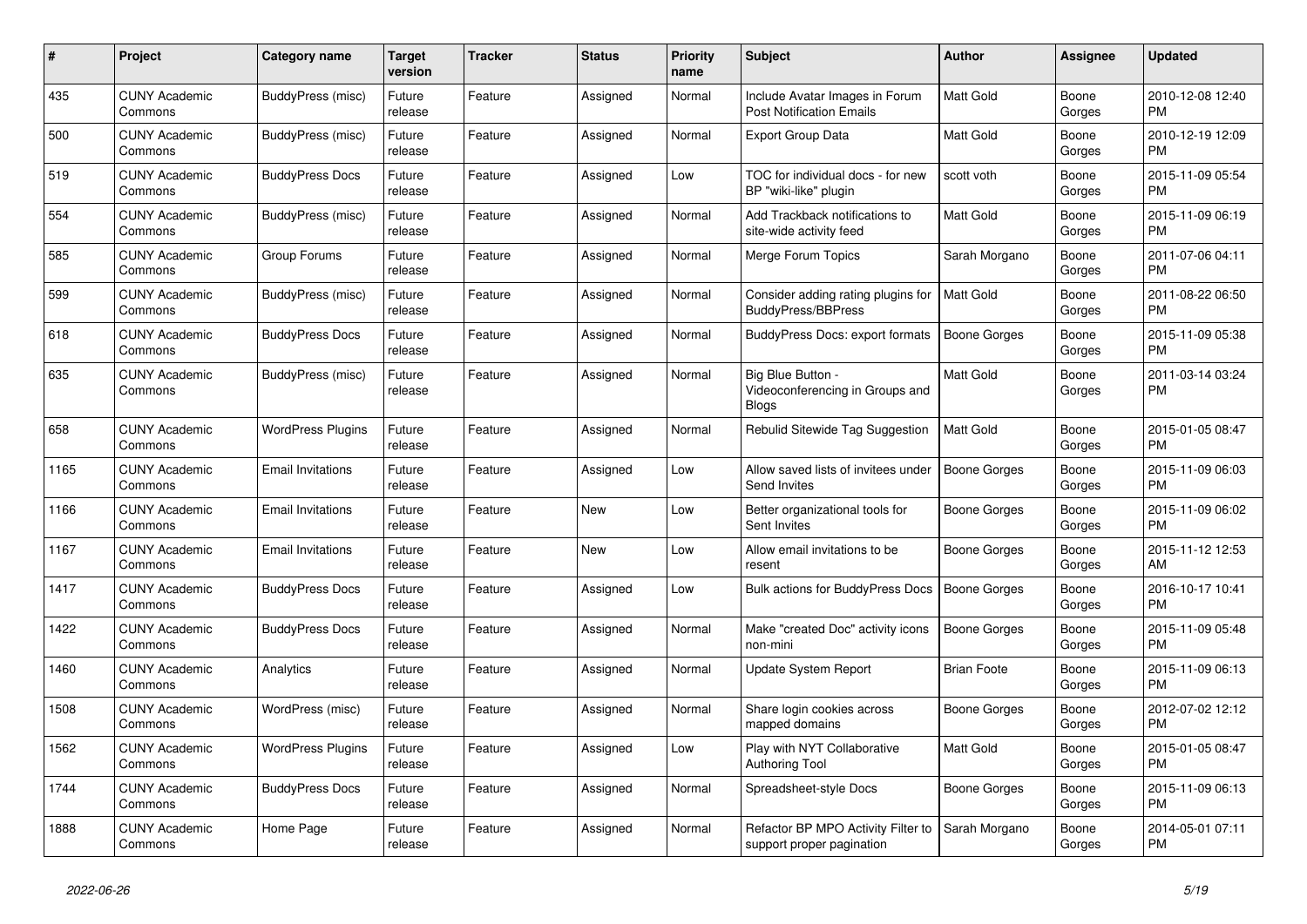| #    | Project                         | <b>Category name</b>           | <b>Target</b><br>version | <b>Tracker</b> | <b>Status</b>       | <b>Priority</b><br>name | <b>Subject</b>                                                                 | Author              | Assignee        | <b>Updated</b>                |
|------|---------------------------------|--------------------------------|--------------------------|----------------|---------------------|-------------------------|--------------------------------------------------------------------------------|---------------------|-----------------|-------------------------------|
| 2013 | <b>CUNY Academic</b><br>Commons | <b>Public Portfolio</b>        | Future<br>release        | Feature        | Assigned            | Low                     | Have Profile Privacy Options<br>show up only for filled-in fields              | <b>Matt Gold</b>    | Boone<br>Gorges | 2015-11-09 06:09<br><b>PM</b> |
| 2223 | <b>CUNY Academic</b><br>Commons | <b>WordPress Plugins</b>       | Future<br>release        | Feature        | Assigned            | Low                     | Add Participad to the CUNY<br><b>Academic Commons</b>                          | Matt Gold           | Boone<br>Gorges | 2014-09-17 10:03<br><b>PM</b> |
| 2325 | <b>CUNY Academic</b><br>Commons | BuddyPress (misc)              | Future<br>release        | Feature        | Assigned            | Low                     | Profile should have separate<br>fields for first/last names                    | local admin         | Boone<br>Gorges | 2015-11-09 06:09<br><b>PM</b> |
| 2523 | <b>CUNY Academic</b><br>Commons | <b>BuddyPress Docs</b>         | Future<br>release        | Feature        | Assigned            | Normal                  | Allow Users to Upload Images to<br><b>BP</b> Docs                              | <b>Matt Gold</b>    | Boone<br>Gorges | 2015-11-09 06:14<br><b>PM</b> |
| 2610 | <b>CUNY Academic</b><br>Commons | Group Invitations              | Future<br>release        | Feature        | Assigned            | Low                     | Request: Custom invitation<br>message to group invites                         | local admin         | Boone<br>Gorges | 2015-11-09 06:13<br><b>PM</b> |
| 2753 | <b>CUNY Academic</b><br>Commons | <b>Public Portfolio</b>        | Future<br>release        | Feature        | New                 | Normal                  | Create actual actual tagification in<br>academic interests and other<br>fields | Micki Kaufman       | Boone<br>Gorges | 2015-01-05 08:52<br><b>PM</b> |
| 3002 | <b>CUNY Academic</b><br>Commons | Search                         | Future<br>release        | Feature        | Assigned            | Normal                  | Overhaul CAC search by using<br>external search appliance                      | <b>Boone Gorges</b> | Boone<br>Gorges | 2020-07-15 03:05<br><b>PM</b> |
| 3042 | <b>CUNY Academic</b><br>Commons | <b>Public Portfolio</b>        | Future<br>release        | Feature        | Assigned            | Normal                  | Browsing member interests                                                      | Matt Gold           | Boone<br>Gorges | 2015-03-21 09:04<br><b>PM</b> |
| 3048 | <b>CUNY Academic</b><br>Commons | <b>Public Portfolio</b>        | Future<br>release        | Feature        | New                 | Low                     | Images for rich text profile fields                                            | <b>Boone Gorges</b> | Boone<br>Gorges | 2014-02-19 12:56<br><b>PM</b> |
| 3080 | <b>CUNY Academic</b><br>Commons | <b>Group Files</b>             | Future<br>release        | Feature        | Assigned            | Low                     | Create a system to keep track of<br>file changes                               | Matt Gold           | Boone<br>Gorges | 2014-02-26 10:04<br><b>PM</b> |
| 3193 | <b>CUNY Academic</b><br>Commons | Group Forums                   | Future<br>release        | Feature        | Assigned            | Normal                  | bbPress 2.x dynamic roles and<br><b>RBE</b>                                    | <b>Boone Gorges</b> | Boone<br>Gorges | 2014-09-30 01:30<br><b>PM</b> |
| 3220 | <b>CUNY Academic</b><br>Commons | Public Portfolio               | Future<br>release        | Feature        | Assigned            | Normal                  | Add indent/outdent option to<br>Formatting Buttons on Profile<br>Page          | Matt Gold           | Boone<br>Gorges | 2014-05-21 10:39<br><b>PM</b> |
| 3230 | <b>CUNY Academic</b><br>Commons | Internal Tools and<br>Workflow | Not tracked              | Feature        | Assigned            | High                    | Scripts for quicker<br>provisioning/updating of<br>development environments    | <b>Boone Gorges</b> | Boone<br>Gorges | 2016-01-26 04:54<br><b>PM</b> |
| 3308 | <b>CUNY Academic</b><br>Commons | Group Invitations              | Future<br>release        | Feature        | Assigned            | Normal                  | Allow members to rescind group<br>invitations                                  | Matt Gold           | Boone<br>Gorges | 2015-04-01 08:53<br><b>PM</b> |
| 3419 | <b>CUNY Academic</b><br>Commons | Group Invitations              | 1.6.14                   | Bug            | Testing<br>Required | Normal                  | Neatening the display of<br>messages on group requests                         | Matt Gold           | Boone<br>Gorges | 2014-09-01 09:29<br>PM        |
| 3475 | <b>CUNY Academic</b><br>Commons | Events                         | Future<br>release        | Feature        | Assigned            | Normal                  | Request to add plugin to<br>streamline room<br>booking/appointment booking     | Naomi Barrettara    | Boone<br>Gorges | 2014-12-01 05:14<br><b>PM</b> |
| 3580 | <b>CUNY Academic</b><br>Commons | Group Blogs                    | Future<br>release        | Feature        | New                 | Normal                  | Multiple blogs per group                                                       | <b>Boone Gorges</b> | Boone<br>Gorges | 2018-02-20 02:02<br><b>PM</b> |
| 3615 | <b>CUNY Academic</b><br>Commons | Redmine                        | Not tracked              | Feature        | New                 | Low                     | Create Redmine issues via email                                                | Dominic Giglio      | Boone<br>Gorges | 2017-11-16 11:36<br>AM        |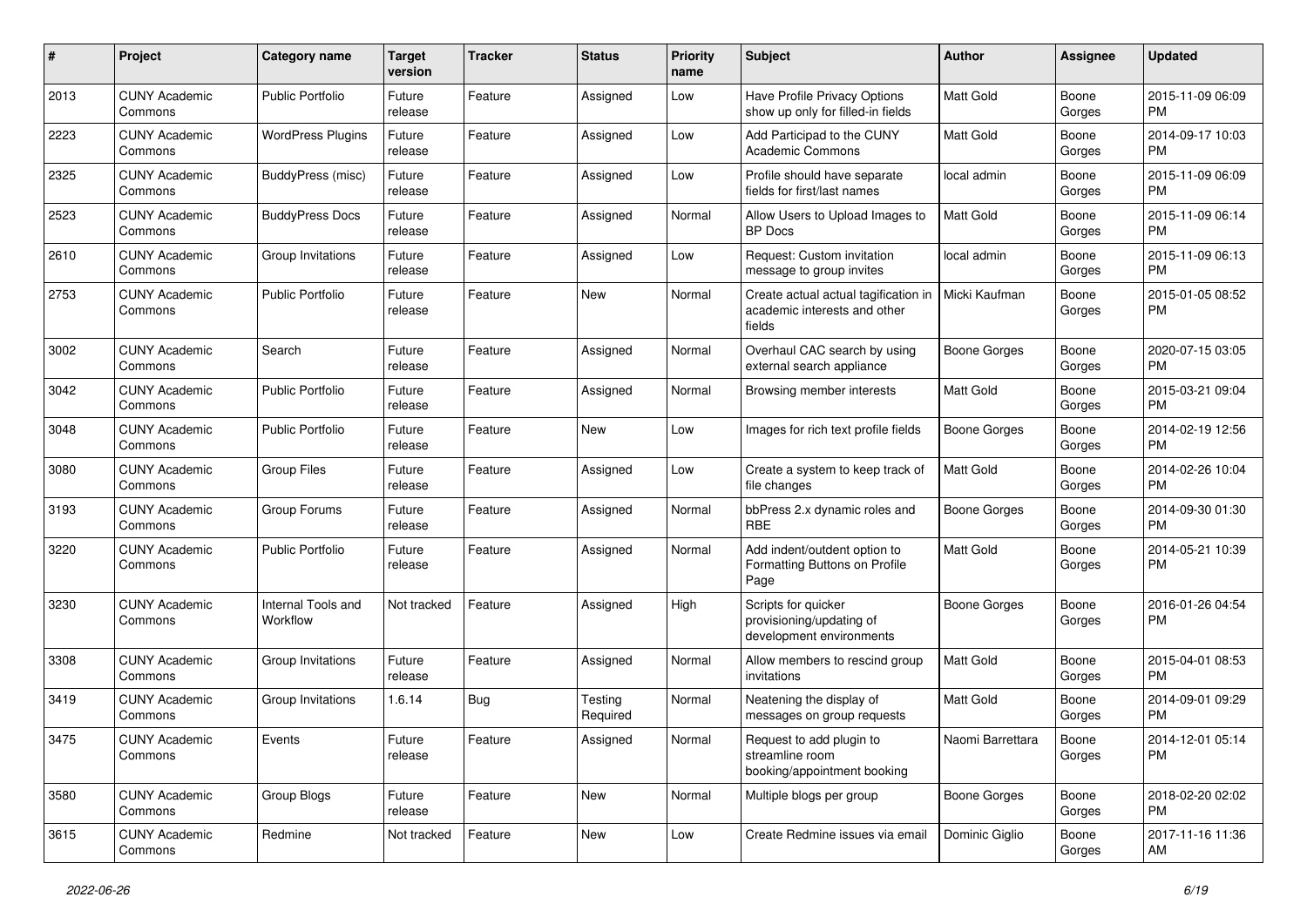| #    | Project                         | <b>Category name</b>    | <b>Target</b><br>version | <b>Tracker</b> | <b>Status</b>        | <b>Priority</b><br>name | Subject                                                                                                       | Author                  | <b>Assignee</b> | <b>Updated</b>                |
|------|---------------------------------|-------------------------|--------------------------|----------------|----------------------|-------------------------|---------------------------------------------------------------------------------------------------------------|-------------------------|-----------------|-------------------------------|
| 3759 | <b>CUNY Academic</b><br>Commons | WordPress (misc)        | Future<br>release        | Feature        | Assigned             | Normal                  | Review Interface for Adding Users   Matt Gold<br>to Blogs                                                     |                         | Boone<br>Gorges | 2015-03-24 05:52<br><b>PM</b> |
| 3768 | <b>CUNY Academic</b><br>Commons | <b>Public Portfolio</b> | Future<br>release        | Feature        | Assigned             | Normal                  | Institutions/Past positions on<br>public portfolios                                                           | Matt Gold               | Boone<br>Gorges | 2018-04-23 10:44<br>AM        |
| 4053 | <b>CUNY Academic</b><br>Commons | Events                  | Future<br>release        | Feature        | Assigned             | Normal                  | Create new tab for past events                                                                                | Matt Gold               | Boone<br>Gorges | 2015-05-12 02:10<br><b>PM</b> |
| 4238 | <b>CUNY Academic</b><br>Commons | Events                  | Future<br>release        | Feature        | Assigned             | Normal                  | Copy Events to Other Groups?                                                                                  | <b>Matt Gold</b>        | Boone<br>Gorges | 2015-07-02 10:08<br>AM        |
| 4481 | <b>CUNY Academic</b><br>Commons | Events                  | Future<br>release        | Feature        | New                  | Normal                  | Group admins/mods should have<br>the ability to unlink an event from<br>the group                             | <b>Boone Gorges</b>     | Boone<br>Gorges | 2017-04-24 03:53<br><b>PM</b> |
| 4592 | <b>CUNY Academic</b><br>Commons | Events                  | Future<br>release        | Design/UX      | New                  | Normal                  | Event Creation - Venue Dropdown   Samantha Raddatz<br>Slow                                                    |                         | Boone<br>Gorges | 2015-09-14 04:56<br><b>PM</b> |
| 4903 | <b>CUNY Academic</b><br>Commons | Events                  | Future<br>release        | Design/UX      | Assigned             | Normal                  | Improving visual appearance of<br>event calendars                                                             | <b>Matt Gold</b>        | Boone<br>Gorges | 2016-10-13 11:51<br>AM        |
| 4980 | <b>CUNY Academic</b><br>Commons | Home Page               | Future<br>release        | Feature        | Assigned             | Normal                  | CAC Featured Content -- Adding<br>Randomization                                                               | <b>Matt Gold</b>        | Boone<br>Gorges | 2016-12-12 03:01<br><b>PM</b> |
| 5052 | <b>CUNY Academic</b><br>Commons | Social Paper            | Future<br>release        | Feature        | New                  | Low                     | Sentence by sentence or line by<br>line comments (SP suggestion #3)                                           | Marilyn Weber           | Boone<br>Gorges | 2016-02-11 10:24<br><b>PM</b> |
| 5182 | <b>CUNY Academic</b><br>Commons | Social Paper            | Future<br>release        | Design/UX      | New                  | Normal                  | "Publishing" a private paper on<br>social paper?                                                              | Raffi<br>Khatchadourian | Boone<br>Gorges | 2016-10-13 04:12<br><b>PM</b> |
| 5234 | <b>CUNY Academic</b><br>Commons | Membership              | Future<br>release        | Feature        | Assigned             | Normal                  | Write Unconfirmed patch for WP                                                                                | <b>Boone Gorges</b>     | Boone<br>Gorges | 2016-10-24 11:18<br>AM        |
| 5696 | <b>CUNY Academic</b><br>Commons | Events                  | Future<br>release        | Feature        | Assigned             | Normal                  | Events Calendar - display options<br>calendar aggregation                                                     | <b>Matt Gold</b>        | Boone<br>Gorges | 2016-10-13 11:44<br>AM        |
| 6014 | <b>CUNY Academic</b><br>Commons | Publicity               | Future<br>release        | Publicity      | Reporter<br>Feedback | Normal                  | Google search listing                                                                                         | <b>Matt Gold</b>        | Boone<br>Gorges | 2016-09-21 03:48<br><b>PM</b> |
| 6389 | <b>CUNY Academic</b><br>Commons | <b>BuddyPress Docs</b>  | Future<br>release        | Feature        | New                  | Low                     | Make Discussion Area Visible<br>When Editing a Doc                                                            | <b>Luke Waltzer</b>     | Boone<br>Gorges | 2016-10-21 04:16<br><b>PM</b> |
| 7022 | <b>CUNY Academic</b><br>Commons | Announcements           | Future<br>release        | Bug            | <b>New</b>           | Normal                  | Sitewide announcements should<br>be displayed on, and dismissable<br>from, mapped domains                     | <b>Boone Gorges</b>     | Boone<br>Gorges | 2018-03-22 10:18<br>AM        |
| 7663 | <b>CUNY Academic</b><br>Commons | Social Paper            | Future<br>release        | Bug            | New                  | Normal                  | Social Paper notifications not<br>formatted correctly on secondary<br>sites                                   | Boone Gorges            | Boone<br>Gorges | 2018-04-16 03:52<br>PM        |
| 7981 | <b>CUNY Academic</b><br>Commons | Social Paper            | Future<br>release        | Bug            | New                  | Normal                  | Social Paper comments should<br>not go to spam                                                                | Luke Waltzer            | Boone<br>Gorges | 2018-04-16 03:52<br><b>PM</b> |
| 8675 | <b>CUNY Academic</b><br>Commons | User Onboarding         | Future<br>release        | <b>Bug</b>     | Reporter<br>Feedback | Low                     | Add new User search screen calls   Paul Hebert<br>for the input of email address but<br>doesn't work with one |                         | Boone<br>Gorges | 2017-10-11 11:17<br>AM        |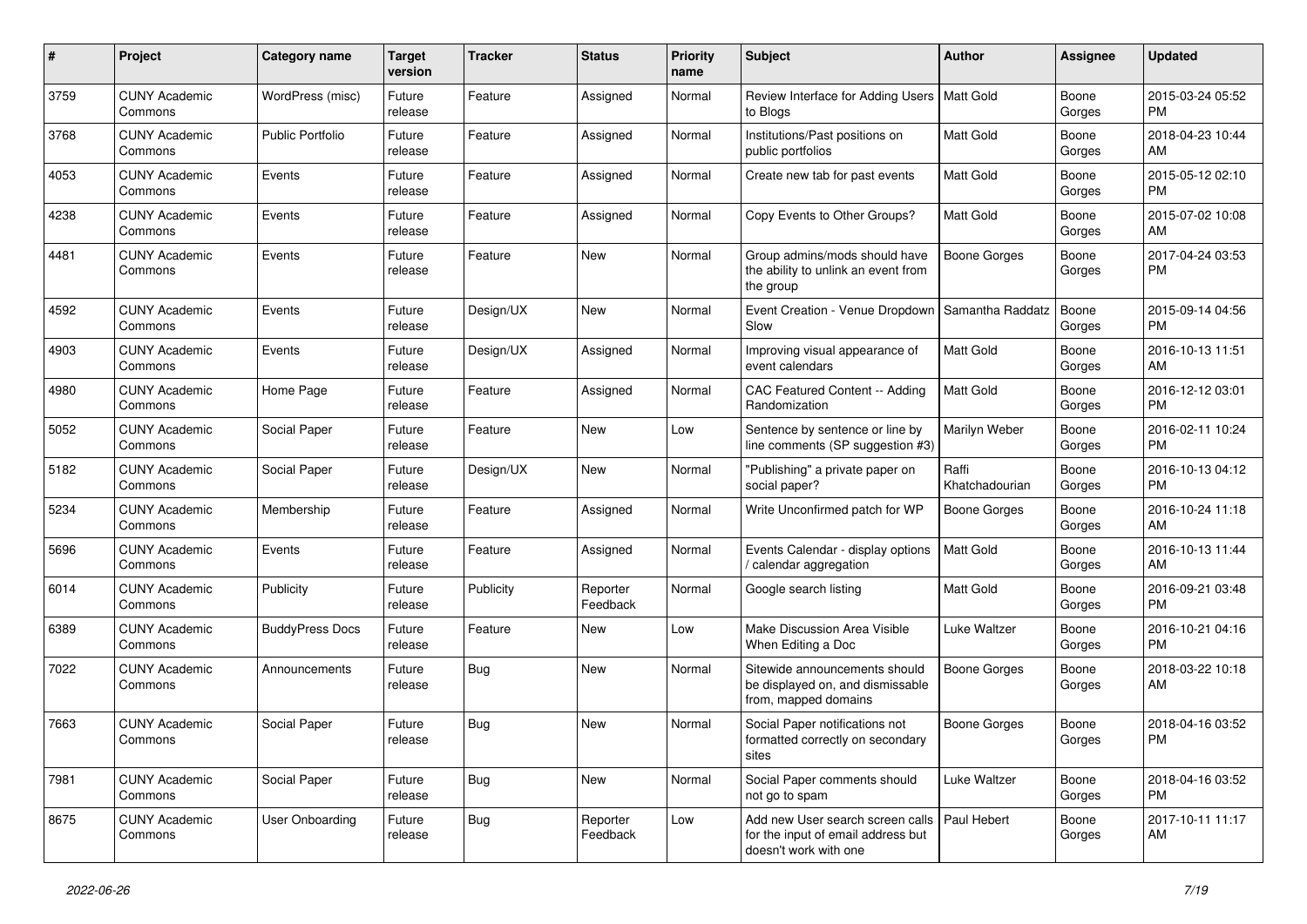| #     | <b>Project</b>                  | Category name              | Target<br>version | <b>Tracker</b> | <b>Status</b>        | <b>Priority</b><br>name | <b>Subject</b>                                                                             | <b>Author</b>       | Assignee        | <b>Updated</b>                |
|-------|---------------------------------|----------------------------|-------------------|----------------|----------------------|-------------------------|--------------------------------------------------------------------------------------------|---------------------|-----------------|-------------------------------|
| 8756  | <b>CUNY Academic</b><br>Commons | Group Blogs                | Future<br>release | Feature        | Hold                 | Normal                  | Connect multiple blogs to one<br>group?                                                    | <b>Matt Gold</b>    | Boone<br>Gorges | 2017-09-30 10:42<br>AM        |
| 8835  | <b>CUNY Academic</b><br>Commons | Blogs (BuddyPress)         | Future<br>release | Feature        | <b>New</b>           | Normal                  | Extend cuny is shortlinks to sites                                                         | Luke Waltzer        | Boone<br>Gorges | 2022-04-26 11:59<br>AM        |
| 8836  | <b>CUNY Academic</b><br>Commons | Blogs (BuddyPress)         | Future<br>release | Feature        | Assigned             | Normal                  | Redesign site launch process                                                               | <b>Matt Gold</b>    | Boone<br>Gorges | 2019-10-03 02:49<br><b>PM</b> |
| 8900  | <b>CUNY Academic</b><br>Commons | Accessibility              | Future<br>release | Feature        | Assigned             | Normal                  | Look into tools to enforce<br>accessibility in WP environment                              | Matt Gold           | Boone<br>Gorges | 2022-04-26 11:59<br>AM        |
| 8901  | <b>CUNY Academic</b><br>Commons | Accessibility              | Future<br>release | Feature        | Assigned             | Normal                  | Theme analysis for accessibility                                                           | Matt Gold           | Boone<br>Gorges | 2022-04-26 11:59<br>AM        |
| 9207  | <b>CUNY Academic</b><br>Commons |                            | Future<br>release | Support        | Reporter<br>Feedback | Normal                  | display dashboards made in<br>Tableau?                                                     | Marilyn Weber       | Boone<br>Gorges | 2018-04-10 10:42<br>AM        |
| 9211  | <b>CUNY Academic</b><br>Commons | <b>WordPress Plugins</b>   | Future<br>release | Support        | Reporter<br>Feedback | Normal                  | Auto-Role Setting in Forum Plugin<br><b>Causing Some Confusion</b>                         | <b>Luke Waltzer</b> | Boone<br>Gorges | 2018-03-13 11:44<br>AM        |
| 9289  | <b>CUNY Academic</b><br>Commons | <b>WordPress Plugins</b>   | Future<br>release | Bug            | Reporter<br>Feedback | Normal                  | <b>Email Users Plugin</b>                                                                  | Laurie Hurson       | Boone<br>Gorges | 2018-10-24 12:34<br>PM        |
| 9515  | <b>CUNY Academic</b><br>Commons | <b>WordPress Plugins</b>   | Not tracked       | <b>Bug</b>     | Reporter<br>Feedback | Normal                  | Text to Speech plugin - "More<br>Slowly" checkbox not working                              | scott voth          | Boone<br>Gorges | 2018-06-13 02:26<br><b>PM</b> |
| 9895  | <b>CUNY Academic</b><br>Commons | Onboarding                 | Future<br>release | Feature        | Assigned             | Normal                  | Add "Accept Invitation"<br>link/button/function to Group<br>and/or Site invitation emails? | Luke Waltzer        | Boone<br>Gorges | 2018-06-07 12:42<br><b>PM</b> |
| 9926  | <b>CUNY Academic</b><br>Commons | <b>WordPress Plugins</b>   | Future<br>release | Bug            | <b>New</b>           | Normal                  | twitter-mentions-as-comments<br>cron jobs can run long                                     | Boone Gorges        | Boone<br>Gorges | 2018-10-24 12:34<br><b>PM</b> |
| 9941  | <b>CUNY Academic</b><br>Commons | Wiki                       | Not tracked       | Support        | Assigned             | Normal                  | Wiki functionality                                                                         | Matt Gold           | Boone<br>Gorges | 2018-06-26 10:57<br>AM        |
| 9947  | <b>CUNY Academic</b><br>Commons | <b>WordPress Plugins</b>   | Future<br>release | Feature        | Reporter<br>Feedback | Normal                  | Install H5P quiz plugin                                                                    | <b>Matt Gold</b>    | Boone<br>Gorges | 2018-09-11 11:01<br>AM        |
| 9979  | <b>CUNY Academic</b><br>Commons | <b>Email Notifications</b> | Not tracked       | <b>Bug</b>     | Reporter<br>Feedback | Normal                  | Reports of slow email activation<br>emails                                                 | <b>Matt Gold</b>    | Boone<br>Gorges | 2018-08-29 09:40<br><b>PM</b> |
| 10040 | <b>CUNY Academic</b><br>Commons | WordPress (misc)           | Not tracked       | Bug            | Reporter<br>Feedback | Normal                  | User doesn't see full list of themes   Matt Gold                                           |                     | Boone<br>Gorges | 2018-07-25 10:12<br>AM        |
| 10226 | <b>CUNY Academic</b><br>Commons | Courses                    | Future<br>release | Feature        | <b>New</b>           | Normal                  | Add "My Courses" to drop down<br>list                                                      | scott voth          | Boone<br>Gorges | 2021-11-19 12:42<br><b>PM</b> |
| 10368 | <b>CUNY Academic</b><br>Commons |                            | Future<br>release | Feature        | Assigned             | Normal                  | Use ORCID data to populate<br>academic profile page                                        | Stephen Francoeur   | Boone<br>Gorges | 2018-09-25 01:53<br><b>PM</b> |
| 10678 | <b>CUNY Academic</b><br>Commons |                            | Not tracked       | Bug            | Reporter<br>Feedback | High                    | Newsletter Plugin Not Sending<br>Out Newsletters                                           | Mark Webb           | Boone<br>Gorges | 2019-09-16 09:38<br><b>PM</b> |
| 10794 | <b>CUNY Academic</b><br>Commons | Performance                | Not tracked       | Bug            | <b>New</b>           | Normal                  | Memcached connection<br>occasionally breaks                                                | Boone Gorges        | Boone<br>Gorges | 2018-12-06 03:30<br><b>PM</b> |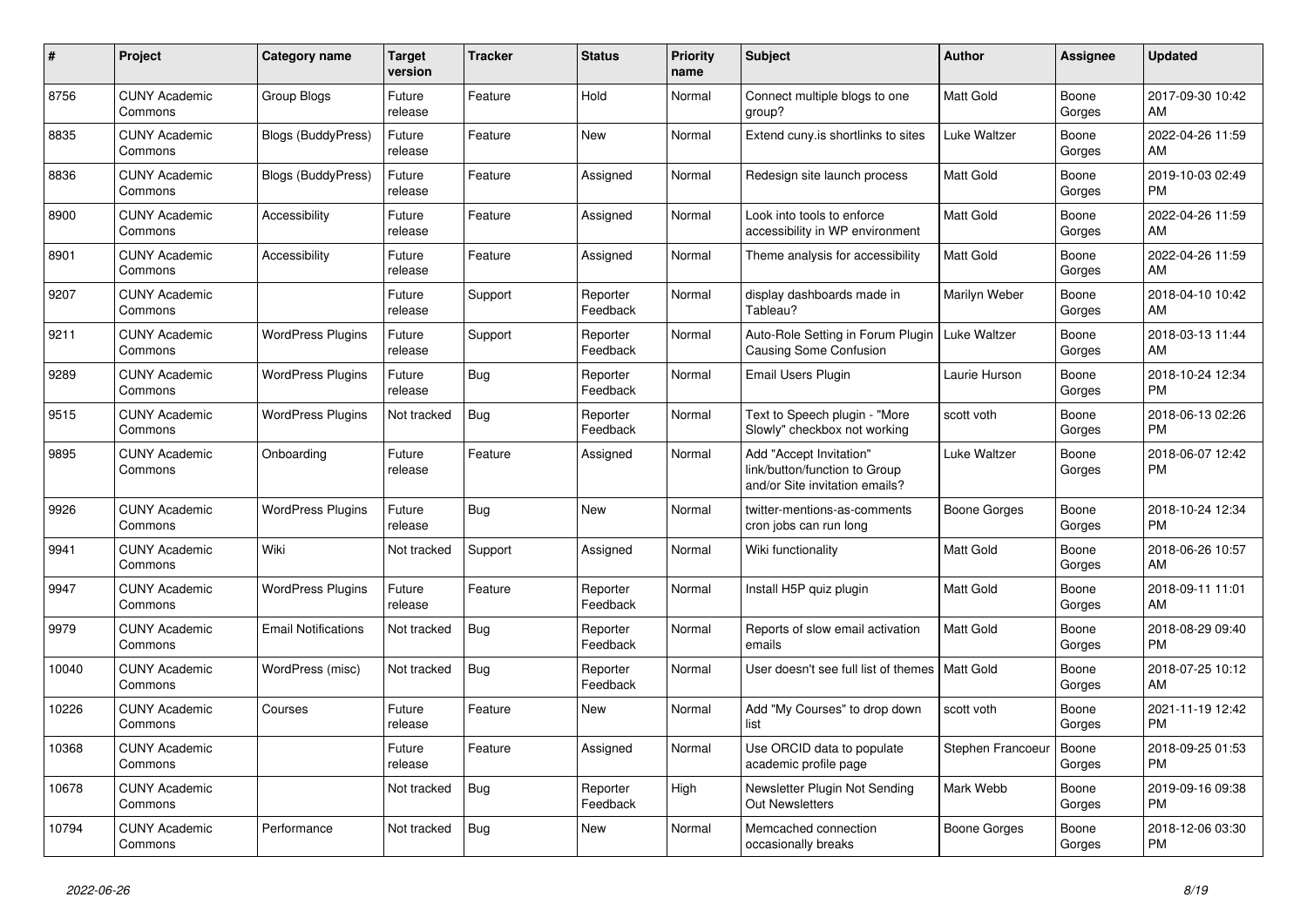| #     | Project                         | <b>Category name</b>       | Target<br>version | <b>Tracker</b> | <b>Status</b>        | <b>Priority</b><br>name | <b>Subject</b>                                                                                | <b>Author</b>       | <b>Assignee</b> | <b>Updated</b>                |
|-------|---------------------------------|----------------------------|-------------------|----------------|----------------------|-------------------------|-----------------------------------------------------------------------------------------------|---------------------|-----------------|-------------------------------|
| 11386 | <b>CUNY Academic</b><br>Commons | WordPress - Media          | Not tracked       | Support        | Reporter<br>Feedback | Normal                  | disappearing images                                                                           | scott voth          | Boone<br>Gorges | 2019-05-14 10:32<br>AM        |
| 11449 | <b>CUNY Academic</b><br>Commons | WordPress - Media          | Not tracked       | Support        | Reporter<br>Feedback | Normal                  | Cloning Media Library for JITP<br>from Staging to Production Site                             | Patrick DeDauw      | Boone<br>Gorges | 2019-05-13 12:00<br><b>PM</b> |
| 11496 | <b>CUNY Academic</b><br>Commons | <b>Public Portfolio</b>    | 1.15.2            | Support        | <b>New</b>           | Normal                  | Replace Twitter Icon on Member<br>Portfolio page                                              | scott voth          | Boone<br>Gorges | 2019-06-06 01:03<br><b>PM</b> |
| 11531 | <b>CUNY Academic</b><br>Commons | Events                     | Future<br>release | Feature        | New                  | Normal                  | Main Events calendar should<br>include non-public events that<br>user has access to           | scott voth          | Boone<br>Gorges | 2019-06-11 10:00<br>AM        |
| 11945 | <b>CUNY Academic</b><br>Commons | Reckoning                  | Future<br>release | Feature        | Reporter<br>Feedback | Normal                  | Add Comments bubble to<br>Reckoning views                                                     | Boone Gorges        | Boone<br>Gorges | 2019-11-12 05:14<br><b>PM</b> |
| 12042 | <b>CUNY Academic</b><br>Commons | <b>Email Notifications</b> | Future<br>release | Feature        | New                  | Normal                  | Improved error logging for BPGES   Boone Gorges<br>send queue                                 |                     | Boone<br>Gorges | 2021-11-19 12:25<br><b>PM</b> |
| 12091 | <b>CUNY Academic</b><br>Commons | <b>Group Files</b>         | Future<br>release | Feature        | <b>New</b>           | Normal                  | Improved pre-upload file<br>validation for bp-group-documents                                 | Boone Gorges        | Boone<br>Gorges | 2019-11-14 01:21<br><b>PM</b> |
| 12121 | <b>CUNY Academic</b><br>Commons | <b>WordPress Plugins</b>   | 2.0.2             | Feature        | Reporter<br>Feedback | Normal                  | Embedding H5P Iframes on<br>Commons Site                                                      | Laurie Hurson       | Boone<br>Gorges | 2022-06-14 11:36<br>AM        |
| 12438 | <b>CUNY Academic</b><br>Commons | Courses                    | Not tracked       | <b>Bug</b>     | <b>New</b>           | Normal                  | Site appearing twice                                                                          | Laurie Hurson       | Boone<br>Gorges | 2020-02-18 01:34<br><b>PM</b> |
| 12911 | <b>CUNY Academic</b><br>Commons |                            | Not tracked       | Feature        | <b>New</b>           | Normal                  | Block access to xmlrpc.php based<br>on User-Agent                                             | <b>Boone Gorges</b> | Boone<br>Gorges | 2020-06-09 05:12<br><b>PM</b> |
| 13370 | <b>CUNY Academic</b><br>Commons | Group Library              | Future<br>release | Feature        | <b>New</b>           | Normal                  | Library bulk deletion and folder<br>editing                                                   | Colin McDonald      | Boone<br>Gorges | 2020-10-13 10:41<br>AM        |
| 13466 | <b>CUNY Academic</b><br>Commons | Cavalcade                  | Future<br>release | Feature        | <b>New</b>           | Normal                  | Automated cleanup for duplicate<br>Cavalcade tasks                                            | <b>Boone Gorges</b> | Boone<br>Gorges | 2020-10-13 05:24<br><b>PM</b> |
| 13835 | <b>CUNY Academic</b><br>Commons | WordPress (misc)           | Future<br>release | Feature        | <b>New</b>           | Normal                  | Allow OneSearch widget to have<br>'CUNY' as campus                                            | Boone Gorges        | Boone<br>Gorges | 2021-11-19 12:39<br><b>PM</b> |
| 13949 | <b>CUNY Academic</b><br>Commons |                            | Not tracked       | Bug            | <b>New</b>           | Normal                  | Continued debugging of runaway<br>MySQL connections                                           | <b>Matt Gold</b>    | Boone<br>Gorges | 2021-09-14 10:42<br>AM        |
| 14113 | <b>CUNY Academic</b><br>Commons | WordPress (misc)           | Future<br>release | <b>Bug</b>     | Hold                 | Normal                  | Block Editor Not Working on this<br>page - Json error                                         | scott voth          | Boone<br>Gorges | 2021-03-05 11:01<br>AM        |
| 14184 | <b>CUNY Academic</b><br>Commons | <b>Public Portfolio</b>    | Future<br>release | Feature        | <b>New</b>           | Normal                  | Centralized mechanism for storing<br>Campus affiliations                                      | <b>Boone Gorges</b> | Boone<br>Gorges | 2022-01-04 11:35<br>AM        |
| 14309 | <b>CUNY Academic</b><br>Commons | Group Library              | Future<br>release | Feature        | New                  | Normal                  | Better handling of<br>bp group document file<br>download attempts when file is<br>not present | <b>Boone Gorges</b> | Boone<br>Gorges | 2021-11-19 12:28<br><b>PM</b> |
| 14483 | <b>CUNY Academic</b><br>Commons | WordPress - Media          | Not tracked       | <b>Bug</b>     | Reporter<br>Feedback | Normal                  | Wordpress PDF Embed Stopped<br>Working after JITP Media Clone                                 | Patrick DeDauw      | Boone<br>Gorges | 2021-05-20 01:51<br><b>PM</b> |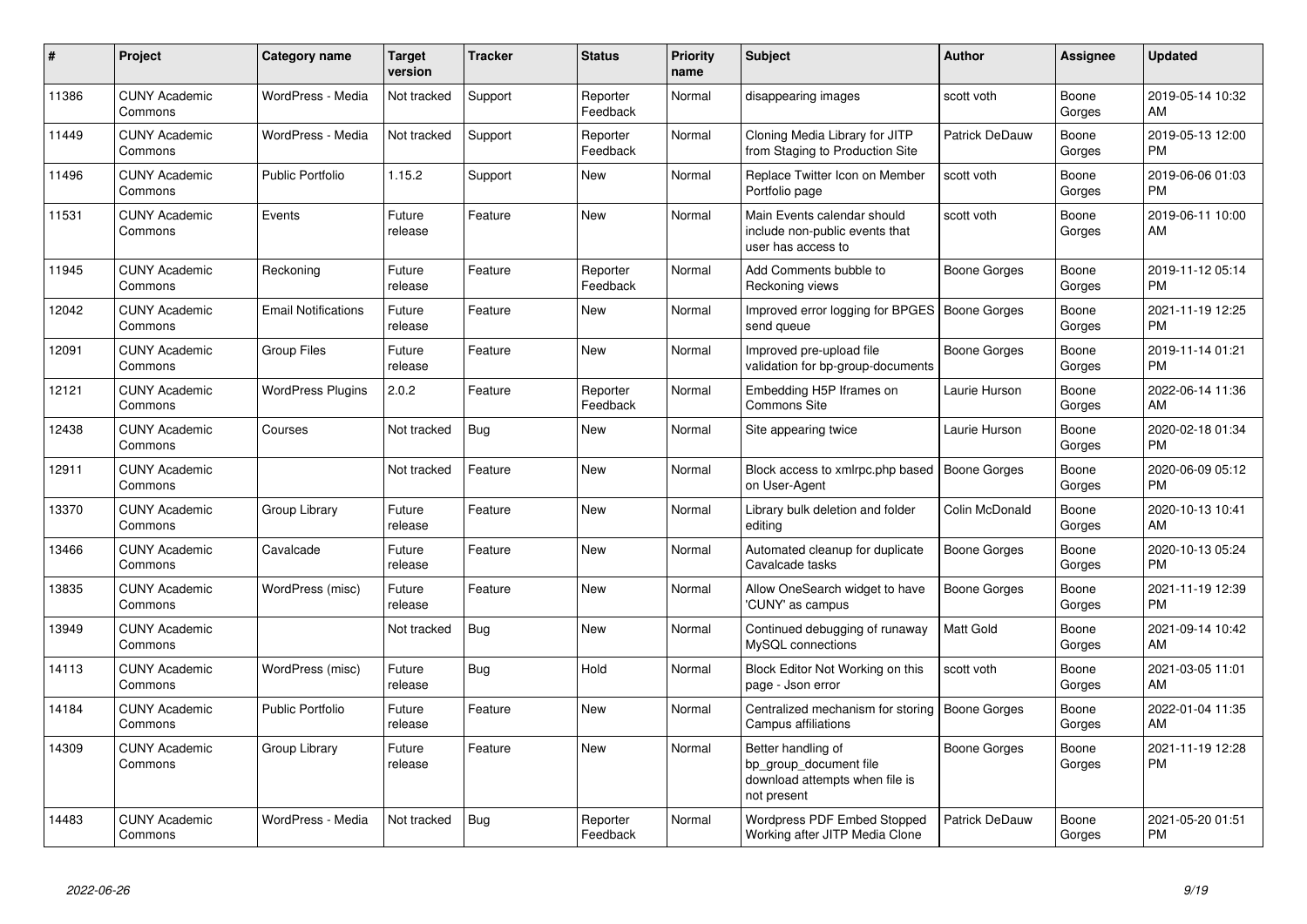| #     | Project                         | Category name              | <b>Target</b><br>version | <b>Tracker</b> | <b>Status</b>        | <b>Priority</b><br>name | <b>Subject</b>                                                   | <b>Author</b>           | <b>Assignee</b> | <b>Updated</b>                |
|-------|---------------------------------|----------------------------|--------------------------|----------------|----------------------|-------------------------|------------------------------------------------------------------|-------------------------|-----------------|-------------------------------|
| 14504 | <b>CUNY Academic</b><br>Commons |                            | Not tracked              | Publicity      | Reporter<br>Feedback | Normal                  | Adding showcases to home page<br>menu                            | Laurie Hurson           | Boone<br>Gorges | 2022-01-19 03:26<br><b>PM</b> |
| 14908 | <b>CUNY Academic</b><br>Commons | Performance                |                          | <b>Bug</b>     | <b>New</b>           | Normal                  | Stale object cache on cdev                                       | Raymond Hoh             | Boone<br>Gorges | 2021-12-07 09:45<br>AM        |
| 14987 | <b>CUNY Academic</b><br>Commons | <b>WordPress Plugins</b>   | Future<br>release        | Bug            | <b>New</b>           | Normal                  | Elementor update causes<br>database freeze-up                    | Boone Gorges            | Boone<br>Gorges | 2021-11-29 12:02<br><b>PM</b> |
| 15210 | <b>CUNY Academic</b><br>Commons | Analytics                  | Not tracked              | Design/UX      | New                  | Normal                  | Google Analytics improvements                                    | Colin McDonald          | Boone<br>Gorges | 2022-05-24 10:47<br>AM        |
| 15242 | <b>CUNY Academic</b><br>Commons | Performance                | Not tracked              | <b>Bug</b>     | Reporter<br>Feedback | Normal                  | Slugist site                                                     | Raffi<br>Khatchadourian | Boone<br>Gorges | 2022-02-07 11:14<br>AM        |
| 15604 | <b>CUNY Academic</b><br>Commons | <b>Email Notifications</b> | Future<br>release        | Feature        | Assigned             | Normal                  | Restructure Commons Group<br><b>Digest Email Messages</b>        | Matt Gold               | Boone<br>Gorges | 2022-05-26 10:45<br>AM        |
| 15767 | <b>CUNY Academic</b><br>Commons | WordPress (misc)           |                          | Support        | <b>New</b>           | Normal                  | Site loading slowly                                              | scott voth              | Boone<br>Gorges | 2022-04-04 08:56<br><b>PM</b> |
| 15883 | <b>CUNY Academic</b><br>Commons |                            | 2.1.0                    | Feature        | <b>New</b>           | Normal                  | Release BPGES update                                             | Boone Gorges            | Boone<br>Gorges | 2022-05-26 10:39<br>AM        |
| 16092 | <b>CUNY Academic</b><br>Commons |                            | Future<br>release        | Feature        | Hold                 | Normal                  | Don't show main site in Site<br>search results                   | Boone Gorges            | Boone<br>Gorges | 2022-05-17 03:12<br><b>PM</b> |
| 16199 | <b>CUNY Academic</b><br>Commons | <b>Directories</b>         | 2.0.2                    | Bug            | <b>New</b>           | Normal                  | Removed "Semester" Filter from<br><b>Courses Directory</b>       | Laurie Hurson           | Boone<br>Gorges | 2022-06-14 11:36<br>AM        |
| 365   | <b>CUNY Academic</b><br>Commons | WordPress (misc)           | Future<br>release        | Feature        | Assigned             | Normal                  | <b>Create Mouseover Tooltips</b><br>throughout Site              | Matt Gold               | Chris Stein     | 2015-11-09 06:18<br><b>PM</b> |
| 860   | <b>CUNY Academic</b><br>Commons | Design                     | Future<br>release        | Design/UX      | Assigned             | Normal                  | <b>Standardize Button Treatment</b><br><b>Across the Commons</b> | <b>Chris Stein</b>      | Chris Stein     | 2014-05-01 09:45<br>AM        |
| 1544  | <b>CUNY Academic</b><br>Commons | Groups (misc)              | Future<br>release        | Feature        | Reporter<br>Feedback | Normal                  | Group Filtering and Sorting                                      | <b>Matt Gold</b>        | Chris Stein     | 2019-03-01 02:25<br><b>PM</b> |
| 2754  | <b>CUNY Academic</b><br>Commons | Design                     | Future<br>release        | Feature        | Assigned             | Normal                  | Determine strategy for CAC logo<br>handling in top header        | Micki Kaufman           | Chris Stein     | 2015-01-05 08:53<br><b>PM</b> |
| 2832  | <b>CUNY Academic</b><br>Commons | <b>Public Portfolio</b>    | Future<br>release        | Feature        | Assigned             | Normal                  | Improve interface for (not)<br>auto-linking profile fields       | Boone Gorges            | Chris Stein     | 2015-01-05 08:52<br><b>PM</b> |
| 2881  | <b>CUNY Academic</b><br>Commons | <b>Public Portfolio</b>    | Future<br>release        | Feature        | Assigned             | Normal                  | Redesign the UX for Profiles                                     | Chris Stein             | Chris Stein     | 2016-10-13 12:45<br><b>PM</b> |
| 3059  | <b>CUNY Academic</b><br>Commons | Group Forums               | Future<br>release        | Design/UX      | <b>New</b>           | Normal                  | Forum Post Permissable Content<br><b>Explanatory Text</b>        | Chris Stein             | Chris Stein     | 2015-04-02 11:27<br>AM        |
| 3330  | <b>CUNY Academic</b><br>Commons | My Commons                 | Future<br>release        | Feature        | Assigned             | Normal                  | 'Commons Information" tool                                       | Boone Gorges            | Chris Stein     | 2014-09-22 08:46<br><b>PM</b> |
| 3354  | CUNY Academic<br>Commons        | Group Files                | Future<br>release        | Feature        | Assigned             | Low                     | Allow Group Download of Multiple<br><b>Selected Files</b>        | Matt Gold               | Chris Stein     | 2014-08-01 08:50<br>AM        |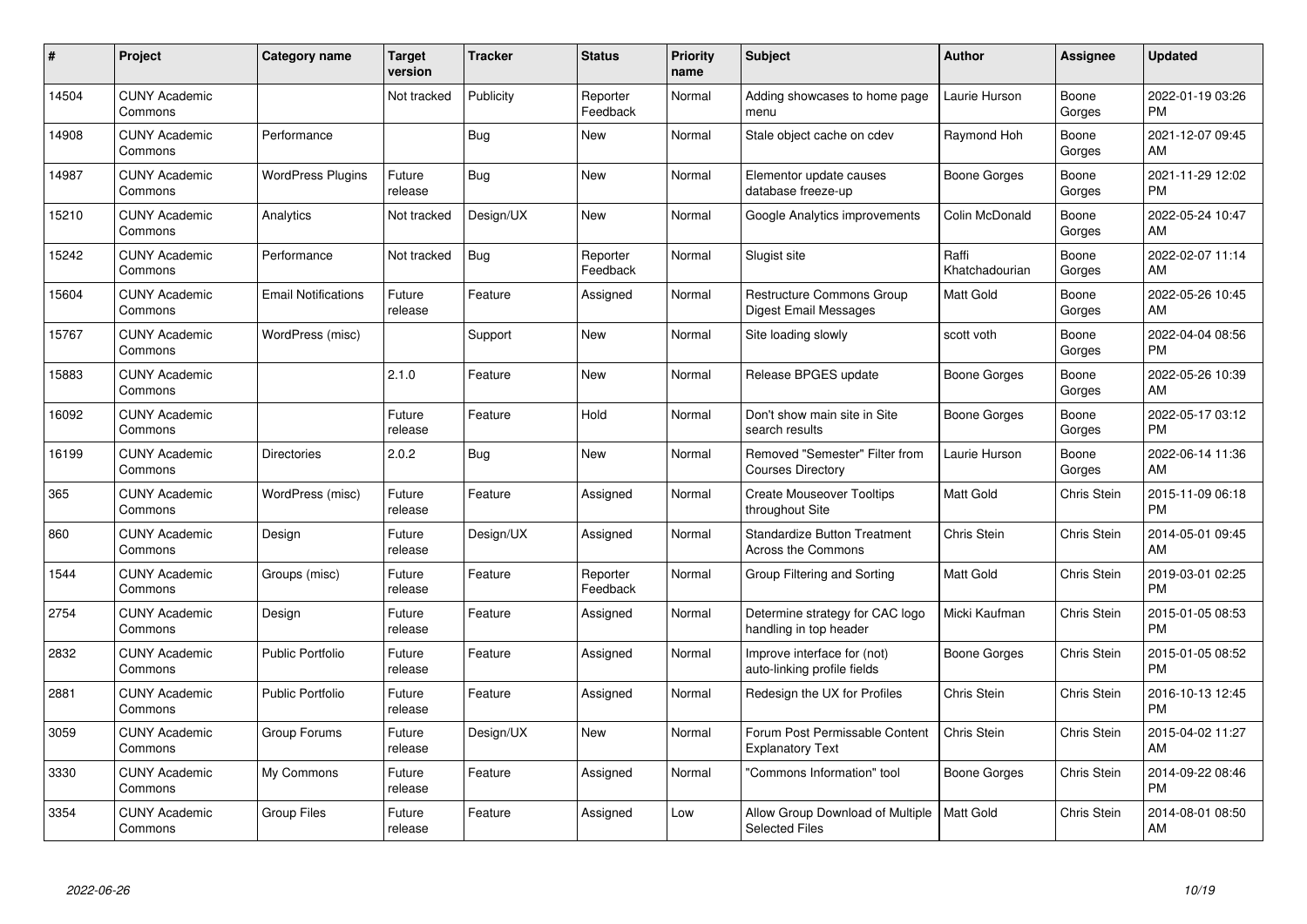| #     | Project                         | <b>Category name</b>           | <b>Target</b><br>version | <b>Tracker</b> | <b>Status</b> | <b>Priority</b><br>name | <b>Subject</b>                                                                | Author              | Assignee            | <b>Updated</b>                                |
|-------|---------------------------------|--------------------------------|--------------------------|----------------|---------------|-------------------------|-------------------------------------------------------------------------------|---------------------|---------------------|-----------------------------------------------|
| 3770  | <b>CUNY Academic</b><br>Commons | <b>Public Portfolio</b>        | Future<br>release        | Feature        | Assigned      | Normal                  | Improve Layout/Formatting of<br>Positions Area on Public<br><b>Portfolios</b> | <b>Matt Gold</b>    | Chris Stein         | 2015-04-01 09:17<br><b>PM</b>                 |
| 5827  | <b>CUNY Academic</b><br>Commons | <b>Public Portfolio</b>        | Future<br>release        | Bug            | Assigned      | Normal                  | Academic Interests square<br>bracket links not working                        | scott voth          | Chris Stein         | 2016-08-11 11:59<br><b>PM</b>                 |
| 9028  | <b>CUNY Academic</b><br>Commons | Onboarding                     | Future<br>release        | Feature        | Assigned      | Normal                  | suggest groups to new members<br>during the registration process              | Matt Gold           | Chris Stein         | 2018-10-24 12:34<br><b>PM</b>                 |
| 10354 | <b>CUNY Academic</b><br>Commons | <b>Public Portfolio</b>        | Future<br>release        | Feature        | <b>New</b>    | Normal                  | Opt out of Having a Profile Page                                              | scott voth          | Chris Stein         | 2020-05-12 10:43<br>AM                        |
| 8078  | <b>CUNY Academic</b><br>Commons | <b>WordPress Plugins</b>       | Future<br>release        | System Upgrade | Assigned      | Normal                  | CommentPress Updates                                                          | Margaret Galvan     | Christian<br>Wach   | 2017-05-08 03:49<br><b>PM</b>                 |
| 13199 | <b>CUNY Academic</b><br>Commons | Group Forums                   | Future<br>release        | Feature        | <b>New</b>    | Normal                  | Favoring Groups over bbPress<br>plugin                                        | Colin McDonald      | Colin<br>McDonald   | 2021-11-19 12:28<br><b>PM</b>                 |
| 4438  | <b>CUNY Academic</b><br>Commons | Events                         | Future<br>release        | Bug            | Assigned      | Normal                  | Events Calendar - Export<br><b>Recurring Events</b>                           | scott voth          | Daniel Jones        | 2016-05-23 04:25<br><b>PM</b>                 |
| 5268  | <b>CUNY Academic</b><br>Commons | Group Forums                   | Future<br>release        | Bug            | Assigned      | Normal                  | Long-time to post to multiple<br>groups                                       | Luke Waltzer        | Daniel Jones        | 2016-09-07 06:31<br><b>PM</b>                 |
| 412   | <b>CUNY Academic</b><br>Commons | <b>WordPress Themes</b>        | Future<br>release        | Feature        | Assigned      | Normal                  | <b>Featured Themes</b>                                                        | <b>Matt Gold</b>    | Dominic<br>Giglio   | 2015-01-05 08:44<br><b>PM</b>                 |
| 940   | <b>CUNY Academic</b><br>Commons | Redmine                        | Future<br>release        | Feature        | Assigned      | Low                     | Communication with users after<br>releases                                    | <b>Matt Gold</b>    | Dominic<br>Giglio   | 2012-09-09 04:36<br><b>PM</b>                 |
| 1983  | <b>CUNY Academic</b><br>Commons | Home Page                      | Future<br>release        | Feature        | Assigned      | Low                     | Media Library integration with<br>Featured Content plugin                     | <b>Boone Gorges</b> | Dominic<br>Giglio   | 2014-03-17 10:34<br>AM                        |
| 2167  | <b>CUNY Academic</b><br>Commons | WordPress (misc)               | Future<br>release        | Bug            | Assigned      | Normal                  | <b>CAC-Livestream Plugin Issues</b>                                           | Michael Smith       | Dominic<br>Giglio   | 2015-01-02 03:06<br><b>PM</b>                 |
| 9835  | <b>CUNY Academic</b><br>Commons | Group Forums                   | Future<br>release        | <b>Bug</b>     | Assigned      | Normal                  | add a "like" function?                                                        | Marilyn Weber       | <b>Erik Trainer</b> | 2018-06-05 01:49<br><b>PM</b>                 |
| 13331 | <b>CUNY Academic</b><br>Commons | Site cloning                   | Future<br>release        | <b>Bug</b>     | <b>New</b>    | Normal                  | Combine Site Template and<br>Clone operations                                 | <b>Boone Gorges</b> | Jeremy Felt         | 2021-11-19 12:39<br><b>PM</b>                 |
| 13891 | <b>CUNY Academic</b><br>Commons | Internal Tools and<br>Workflow | 2.1.0                    | Feature        | <b>New</b>    | Normal                  | Migrate automated linting to<br>GitHub Actions                                | <b>Boone Gorges</b> | Jeremy Felt         | 2022-05-26 10:45<br>AM                        |
| 15194 | <b>CUNY Academic</b><br>Commons | Internal Tools and<br>Workflow | 2.1.0                    | Feature        | <b>New</b>    | Normal                  | PHPCS sniff for un-restored<br>switch to blog() calls                         | <b>Boone Gorges</b> | Jeremy Felt         | 2022-05-26 10:45<br>AM                        |
| 8666  | <b>CUNY Academic</b><br>Commons | Teaching                       | Not tracked              | Documentation  | Assigned      | Normal                  | Create Teaching on the<br>Commons Resource Page                               | Matt Gold           |                     | Laurie Hurson   2019-09-23 03:16<br><b>PM</b> |
| 11517 | <b>CUNY Academic</b><br>Commons |                                | Not tracked              | Feature        | Assigned      | Normal                  | wp-accessibility plugin should not<br>strip 'target="_blank"' by default      | <b>Boone Gorges</b> | Laurie Hurson       | 2019-09-24 09:57<br>AM                        |
| 11879 | <b>CUNY Academic</b><br>Commons |                                | Not tracked              | <b>Bug</b>     | New           | Normal                  | Hypothesis comments appearing<br>on multiple, different pdfs across<br>blogs  | Laurie Hurson       | Laurie Hurson       | 2019-09-19 02:39<br><b>PM</b>                 |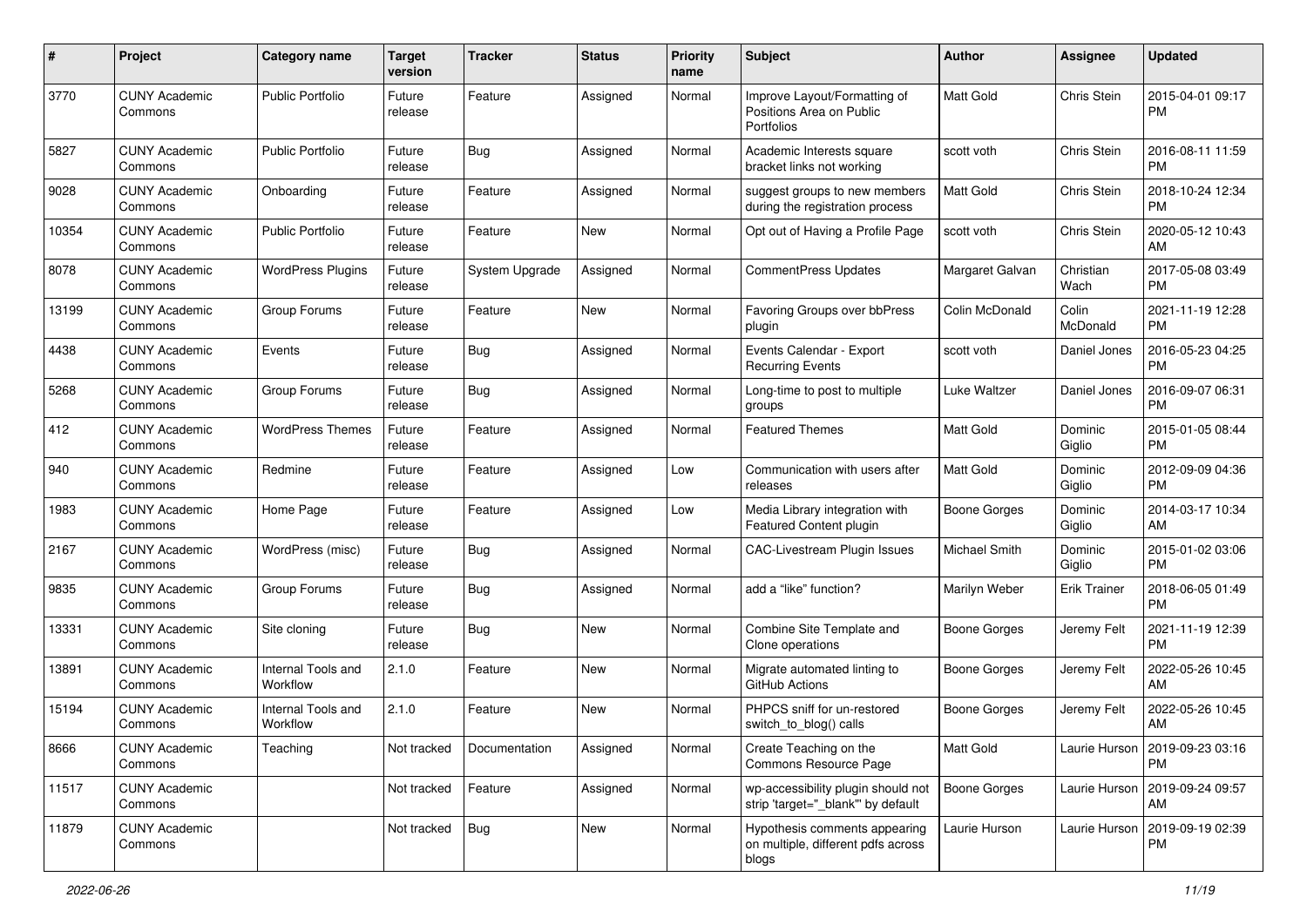| $\pmb{\#}$ | Project                         | Category name             | <b>Target</b><br>version | <b>Tracker</b> | <b>Status</b>        | <b>Priority</b><br>name | <b>Subject</b>                                                                        | <b>Author</b>           | <b>Assignee</b>    | <b>Updated</b>                |
|------------|---------------------------------|---------------------------|--------------------------|----------------|----------------------|-------------------------|---------------------------------------------------------------------------------------|-------------------------|--------------------|-------------------------------|
| 12446      | <b>CUNY Academic</b><br>Commons | Groups (misc)             | Future<br>release        | Feature        | Reporter<br>Feedback | Normal                  | Toggle default site to group forum<br>posting                                         | Laurie Hurson           | Laurie Hurson      | 2020-03-10 11:57<br>AM        |
| 14475      | <b>CUNY Academic</b><br>Commons |                           | Not tracked              | Publicity      | <b>New</b>           | Normal                  | <b>OER Showcase Page</b>                                                              | Laurie Hurson           | Laurie Hurson      | 2021-09-14 10:46<br>AM        |
| 2666       | <b>CUNY Academic</b><br>Commons | About page                | Not tracked              | Documentation  | Assigned             | Normal                  | <b>Update About Text</b>                                                              | Chris Stein             | Luke Waltzer       | 2016-03-04 11:19<br>AM        |
| 5955       | <b>CUNY Academic</b><br>Commons | Outreach                  | Future<br>release        | Feature        | Assigned             | Normal                  | Create auto-newsletter for<br>commons members                                         | <b>Matt Gold</b>        | Luke Waltzer       | 2016-08-30 10:34<br>AM        |
| 6078       | <b>CUNY Academic</b><br>Commons | <b>Blogs (BuddyPress)</b> | Future<br>release        | Feature        | New                  | Normal                  | <b>Explore Adding Network Blog</b><br>Metadata Plugin                                 | Luke Waltzer            | Luke Waltzer       | 2016-10-11 10:29<br><b>PM</b> |
| 6298       | <b>CUNY Academic</b><br>Commons | <b>User Experience</b>    | Not tracked              | Design/UX      | Assigned             | Normal                  | Examine data from survey                                                              | Matt Gold               | Margaret<br>Galvan | 2016-10-14 12:16<br><b>PM</b> |
| 7828       | <b>CUNY Academic</b><br>Commons |                           | Not tracked              | Feature        | Assigned             | Normal                  | Theme Assessment 2017                                                                 | Margaret Galvan         | Margaret<br>Galvan | 2017-05-02 10:41<br><b>PM</b> |
| 8211       | <b>CUNY Academic</b><br>Commons | <b>WordPress Themes</b>   | Future<br>release        | Feature        | <b>New</b>           | Normal                  | Theme Suggestions: Material<br>Design-Inspired Themes                                 | Margaret Galvan         | Margaret<br>Galvan | 2017-08-07 02:48<br><b>PM</b> |
| 12392      | <b>CUNY Academic</b><br>Commons | Help/Codex                | Not tracked              | Documentation  | New                  | Normal                  | <b>Updates to Common Commons</b><br>Questions on Help Page                            | scott voth              | Margaret<br>Galvan | 2020-02-11 10:53<br>AM        |
| 3509       | <b>CUNY Academic</b><br>Commons | Publicity                 | 1.7                      | Publicity      | <b>New</b>           | Normal                  | Create 1.7 digital signage imagery                                                    | Micki Kaufman           | Marilyn<br>Weber   | 2014-10-01 12:40<br><b>PM</b> |
| 8837       | <b>CUNY Academic</b><br>Commons |                           | Not tracked              | Feature        | Assigned             | Normal                  | Create a form to request info from<br>people requesting premium<br>themes and plugins | <b>Matt Gold</b>        | Marilyn<br>Weber   | 2017-11-14 03:35<br><b>PM</b> |
| 9420       | <b>CUNY Academic</b><br>Commons | cuny.is                   | Not tracked              | Feature        | New                  | Normal                  | Request for http://cuny.is/streams                                                    | Raffi<br>Khatchadourian | Marilyn<br>Weber   | 2018-04-02 10:08<br>AM        |
| 12382      | <b>CUNY Academic</b><br>Commons | Membership                | Not tracked              | Support        | <b>New</b>           | Normal                  | Email request change                                                                  | Marilyn Weber           | Marilyn<br>Weber   | 2020-02-06 12:56<br><b>PM</b> |
| 370        | <b>CUNY Academic</b><br>Commons | Registration              | Future<br>release        | Feature        | Assigned             | High                    | <b>Guest Accounts</b>                                                                 | <b>Matt Gold</b>        | Matt Gold          | 2015-04-09 09:33<br><b>PM</b> |
| 2175       | <b>CUNY Academic</b><br>Commons | WordPress (misc)          | Not tracked              | Support        | Assigned             | Normal                  | Subscibe 2 vs. Jetpack<br>subscription options                                        | local admin             | Matt Gold          | 2016-01-26 04:58<br><b>PM</b> |
| 3657       | <b>CUNY Academic</b><br>Commons | WordPress (misc)          | Not tracked              | Feature        | <b>New</b>           | Normal                  | Create alert for GC email<br>addresses                                                | <b>Matt Gold</b>        | Matt Gold          | 2016-04-14 11:29<br><b>PM</b> |
| 3691       | <b>CUNY Academic</b><br>Commons | <b>WordPress Plugins</b>  | Future<br>release        | Bug            | <b>New</b>           | Normal                  | <b>WPMU Domain Mapping</b><br>Debugging on cdev                                       | Raymond Hoh             | Matt Gold          | 2014-12-12 09:04<br>AM        |
| 4225       | <b>CUNY Academic</b><br>Commons | DiRT Integration          | Future<br>release        | Design/UX      | <b>New</b>           | Normal                  | Add information to DIRT page (in<br>Create a Group)                                   | Samantha Raddatz        | Matt Gold          | 2015-06-26 03:14<br><b>PM</b> |
| 4972       | <b>CUNY Academic</b><br>Commons | Analytics                 | Not tracked              | <b>Bug</b>     | <b>New</b>           | Normal                  | <b>Newsletter Analytics</b>                                                           | Stephen Real            | Matt Gold          | 2015-12-09 12:54<br><b>PM</b> |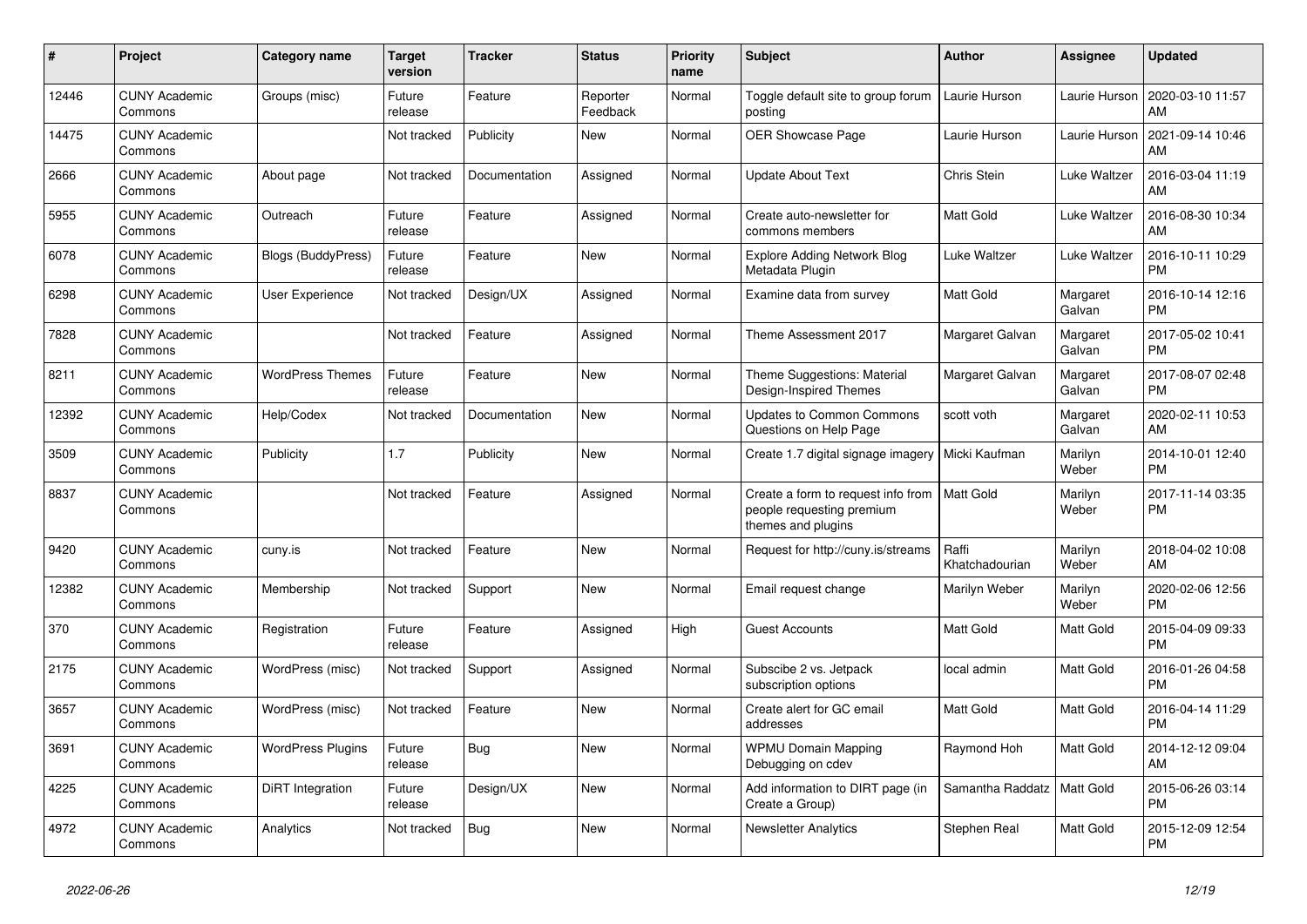| $\#$  | Project                         | <b>Category name</b>       | <b>Target</b><br>version | <b>Tracker</b> | <b>Status</b>        | <b>Priority</b><br>name | <b>Subject</b>                                                                       | <b>Author</b>           | Assignee              | <b>Updated</b>                |
|-------|---------------------------------|----------------------------|--------------------------|----------------|----------------------|-------------------------|--------------------------------------------------------------------------------------|-------------------------|-----------------------|-------------------------------|
| 8498  | <b>CUNY Academic</b><br>Commons | <b>WordPress Plugins</b>   | Future<br>release        | Feature        | <b>New</b>           | Low                     | <b>Gravity Forms Email Users</b>                                                     | Raffi<br>Khatchadourian | Matt Gold             | 2017-10-13 12:58<br><b>PM</b> |
| 8607  | <b>CUNY Academic</b><br>Commons |                            | Not tracked              | Support        | <b>New</b>           | Normal                  | Paypal?                                                                              | Marilyn Weber           | Matt Gold             | 2018-05-15 01:37<br><b>PM</b> |
| 8898  | <b>CUNY Academic</b><br>Commons | Social Paper               | Not tracked              | Feature        | Assigned             | Normal                  | Usage data on docs and social<br>paper                                               | Matt Gold               | Matt Gold             | 2017-11-16 11:32<br>AM        |
| 9015  | <b>CUNY Academic</b><br>Commons | Groups (misc)              | Not tracked              | Outreach       | Assigned             | Normal                  | Email group admins the email<br>addresses of their groups                            | Matt Gold               | Matt Gold             | 2018-01-02 09:54<br>AM        |
| 10839 | <b>CUNY Academic</b><br>Commons | About page                 | Not tracked              | Support        | New                  | Normal                  | <b>Mission Statement Needs</b><br>Revision                                           | scott voth              | Matt Gold             | 2018-12-26 10:58<br>AM        |
| 11493 | <b>CUNY Academic</b><br>Commons | Domain Mapping             | Not tracked              | Support        | Reporter<br>Feedback | Normal                  | Domain Mapping Request - Talia<br>Schaffer                                           | scott voth              | <b>Matt Gold</b>      | 2019-08-06 08:39<br>AM        |
| 11545 | <b>CUNY Academic</b><br>Commons | <b>WordPress Plugins</b>   | Not tracked              | Support        | <b>New</b>           | Normal                  | <b>Twitter searches in WordPress</b>                                                 | Gina Cherry             | Matt Gold             | 2019-09-23 01:03<br><b>PM</b> |
| 12484 | <b>CUNY Academic</b><br>Commons |                            | Not tracked              | Support        | Reporter<br>Feedback | Normal                  | Sign up Code for COIL Course<br>starting in March                                    | Laurie Hurson           | <b>Matt Gold</b>      | 2020-03-02 02:26<br><b>PM</b> |
| 8902  | <b>CUNY Academic</b><br>Commons | Design                     | Not tracked              | Feature        | Assigned             | Normal                  | Report back on research on<br><b>BuddyPress themes</b>                               | <b>Matt Gold</b>        | Michael Smith         | 2017-11-10 12:31<br><b>PM</b> |
| 3506  | <b>CUNY Academic</b><br>Commons | Publicity                  | 1.7                      | Publicity      | New                  | Normal                  | Prepare 1.7 email messaging                                                          | Micki Kaufman           | Micki<br>Kaufman      | 2014-10-01 12:36<br><b>PM</b> |
| 6392  | <b>CUNY Academic</b><br>Commons | Group Forums               | Future<br>release        | Design/UX      | Assigned             | Low                     | Composition/Preview Panes in<br>Forum Posts                                          | Luke Waltzer            | Paige Dupont          | 2016-10-21 04:26<br><b>PM</b> |
| 7624  | <b>CUNY Academic</b><br>Commons | BuddyPress (misc)          | Future<br>release        | Design/UX      | <b>New</b>           | Normal                  | <b>BP Notifications</b>                                                              | Luke Waltzer            | Paige Dupont          | 2017-02-08 10:43<br><b>PM</b> |
| 11393 | <b>CUNY Academic</b><br>Commons |                            | Not tracked              | Publicity      | <b>New</b>           | Normal                  | After 1.15 release, ceate a hero<br>slide and post about adding a site<br>to a group | scott voth              | Patrick<br>Sweeney    | 2019-05-14 10:32<br>AM        |
| 333   | <b>CUNY Academic</b><br>Commons | <b>Email Notifications</b> | Future<br>release        | Feature        | Assigned             | Low                     | Delay Forum Notification Email<br>Delivery Until After Editing Period<br>Ends        | <b>Matt Gold</b>        | Raymond<br>Hoh        | 2015-11-09 06:01<br><b>PM</b> |
| 1192  | <b>CUNY Academic</b><br>Commons | <b>Group Files</b>         | Future<br>release        | Feature        | Assigned             | Low                     | When posting group files, allow<br>users to add a category without<br>saving         | <b>Matt Gold</b>        | Raymond<br><b>Hoh</b> | 2015-11-09 05:53<br><b>PM</b> |
| 3192  | <b>CUNY Academic</b><br>Commons | Group Forums               | Future<br>release        | Feature        | Assigned             | Normal                  | Customizable forum views for<br>bbPress 2.x group forums                             | Boone Gorges            | Raymond<br>Hoh        | 2015-11-09 12:47<br><b>PM</b> |
| 3369  | <b>CUNY Academic</b><br>Commons | Reply By Email             | Not tracked              | Outreach       | Hold                 | Normal                  | Release reply by email to WP<br>plugin directory                                     | <b>Matt Gold</b>        | Raymond<br>Hoh        | 2016-03-01 12:46<br><b>PM</b> |
| 3492  | <b>CUNY Academic</b><br>Commons | <b>WordPress Themes</b>    | Future<br>release        | Support        | Assigned             | Normal                  | Add CBOX theme to the<br>Commons                                                     | scott voth              | Raymond<br>Hoh        | 2014-10-08 05:55<br>PM        |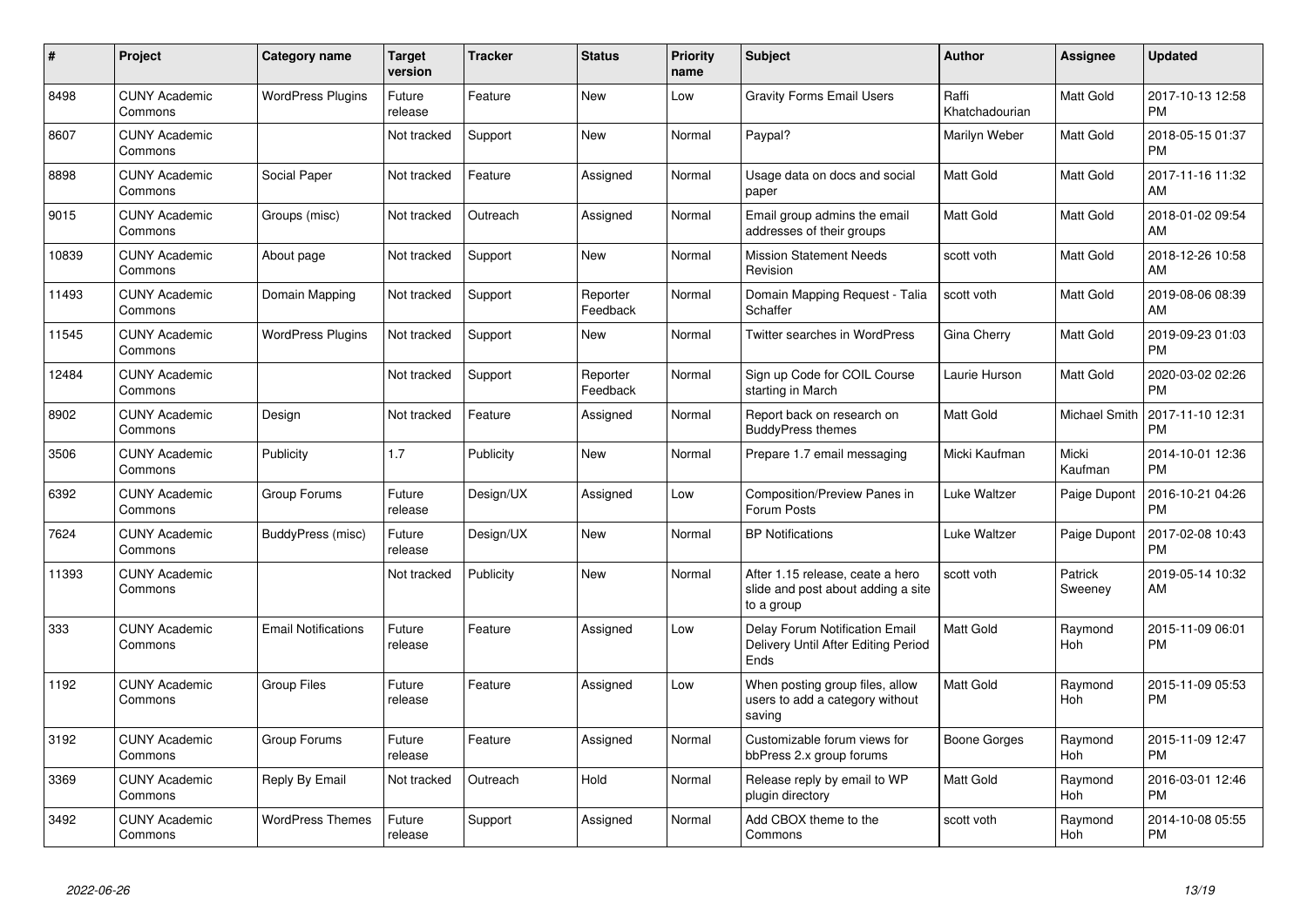| #    | <b>Project</b>                  | <b>Category name</b>      | Target<br>version | Tracker    | <b>Status</b>        | <b>Priority</b><br>name | <b>Subject</b>                                                     | <b>Author</b>           | <b>Assignee</b>       | <b>Updated</b>                |
|------|---------------------------------|---------------------------|-------------------|------------|----------------------|-------------------------|--------------------------------------------------------------------|-------------------------|-----------------------|-------------------------------|
| 3517 | <b>CUNY Academic</b><br>Commons | My Commons                | Future<br>release | Feature    | Assigned             | Normal                  | Mute/Unmute My Commons<br>updates                                  | <b>Matt Gold</b>        | Raymond<br><b>Hoh</b> | 2015-11-09 01:19<br><b>PM</b> |
| 3536 | <b>CUNY Academic</b><br>Commons | My Commons                | Future<br>release | Feature    | Assigned             | Normal                  | Infinite Scroll on My Commons<br>page                              | <b>Matt Gold</b>        | Raymond<br>Hoh        | 2015-04-13 04:42<br><b>PM</b> |
| 3577 | <b>CUNY Academic</b><br>Commons | My Commons                | Future<br>release | Design/UX  | Assigned             | Normal                  | Replies to items in My Commons                                     | Matt Gold               | Raymond<br><b>Hoh</b> | 2015-04-09 05:19<br><b>PM</b> |
| 3662 | <b>CUNY Academic</b><br>Commons | <b>SEO</b>                | Future<br>release | Feature    | Assigned             | Normal                  | Duplicate Content/SEO/Google<br>issues                             | <b>Matt Gold</b>        | Raymond<br><b>Hoh</b> | 2015-04-13 04:37<br><b>PM</b> |
| 3939 | <b>CUNY Academic</b><br>Commons | <b>WordPress Plugins</b>  | Future<br>release | Bug        | Hold                 | Normal                  | Activity stream support for<br>Co-Authors Plus plugin              | Raymond Hoh             | Raymond<br>Hoh        | 2015-11-09 06:13<br><b>PM</b> |
| 4388 | <b>CUNY Academic</b><br>Commons | WordPress (misc)          | Future<br>release | Bug        | Assigned             | Normal                  | Repeated request for<br>authentication.                            | Alice.Lynn<br>McMichael | Raymond<br>Hoh        | 2015-08-11 07:35<br><b>PM</b> |
| 4535 | <b>CUNY Academic</b><br>Commons | My Commons                | Future<br>release | <b>Bug</b> | <b>New</b>           | Low                     | My Commons filter issue                                            | scott voth              | Raymond<br><b>Hoh</b> | 2015-09-01 11:17<br>AM        |
| 5016 | <b>CUNY Academic</b><br>Commons | Events                    | Future<br>release | Feature    | Assigned             | Low                     | Allow comments to be posted on<br>events                           | <b>Matt Gold</b>        | Raymond<br>Hoh        | 2019-03-01 02:23<br><b>PM</b> |
| 5282 | <b>CUNY Academic</b><br>Commons | Social Paper              | Future<br>release | Bug        | <b>New</b>           | Normal                  | Replying via email directs to<br>paper but not individual comment. | Marilyn Weber           | Raymond<br>Hoh        | 2016-03-02 01:48<br><b>PM</b> |
| 5691 | <b>CUNY Academic</b><br>Commons | <b>Blogs (BuddyPress)</b> | Future<br>release | <b>Bug</b> | Assigned             | High                    | Differing numbers on Sites display                                 | <b>Matt Gold</b>        | Raymond<br>Hoh        | 2016-06-13 01:37<br><b>PM</b> |
| 6644 | <b>CUNY Academic</b><br>Commons |                           | Not tracked       | Bug        | Reporter<br>Feedback | High                    | White Screen at Login Pge                                          | Luke Waltzer            | Raymond<br>Hoh        | 2016-11-21 10:34<br><b>PM</b> |
| 6671 | <b>CUNY Academic</b><br>Commons | Reply By Email            | Not tracked       | <b>Bug</b> | Assigned             | Normal                  | "Post too often" RBE error<br>message                              | Matt Gold               | Raymond<br><b>Hoh</b> | 2016-11-11 09:55<br>AM        |
| 6749 | <b>CUNY Academic</b><br>Commons | Events                    | Future<br>release | Bug        | <b>New</b>           | Low                     | BPEO iCal request can trigger<br>very large number of DB queries   | Boone Gorges            | Raymond<br><b>Hoh</b> | 2016-11-15 10:09<br><b>PM</b> |
| 6995 | <b>CUNY Academic</b><br>Commons | Home Page                 | Not tracked       | Bug        | Assigned             | Normal                  | member filter on homepage not<br>working                           | Matt Gold               | Raymond<br>Hoh        | 2016-12-11 09:46<br><b>PM</b> |
| 7115 | <b>CUNY Academic</b><br>Commons | Groups (misc)             | Future<br>release | Feature    | Reporter<br>Feedback | Normal                  | make licensing info clear during<br>group creation                 | <b>Matt Gold</b>        | Raymond<br><b>Hoh</b> | 2020-12-08 11:32<br>AM        |
| 7928 | <b>CUNY Academic</b><br>Commons | Group Forums              | Not tracked       | <b>Bug</b> | <b>New</b>           | Normal                  | Duplicate Forum post                                               | Luke Waltzer            | Raymond<br>Hoh        | 2017-04-11 09:27<br><b>PM</b> |
| 8976 | <b>CUNY Academic</b><br>Commons | Reply By Email            | Not tracked       | Feature    | Assigned             | Normal                  | Package RBE new topics<br>posting?                                 | Matt Gold               | Raymond<br>Hoh        | 2017-12-04 02:34<br><b>PM</b> |
| 8991 | <b>CUNY Academic</b><br>Commons | Reply By Email            | Not tracked       | <b>Bug</b> | Hold                 | Normal                  | RBE duplicate email message<br>issue                               | <b>Matt Gold</b>        | Raymond<br>Hoh        | 2018-02-18 08:53<br><b>PM</b> |
| 9060 | <b>CUNY Academic</b><br>Commons | Commons In A Box          | Not tracked       | <b>Bug</b> | Hold                 | Normal                  | Problems with CBox image library<br>upload                         | Lisa Rhody              | Raymond<br>Hoh        | 2018-01-10 03:26<br><b>PM</b> |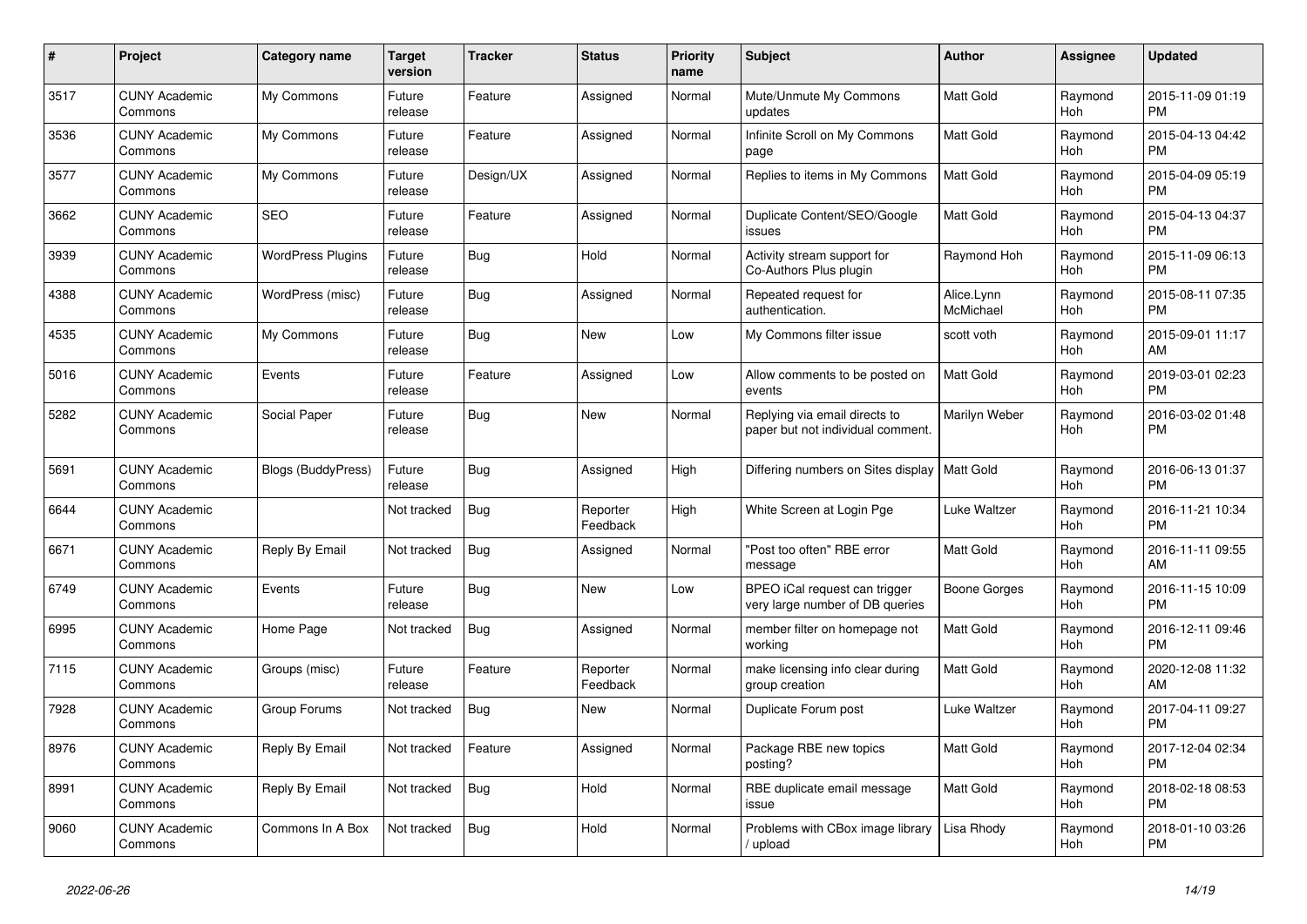| #     | Project                         | <b>Category name</b>       | <b>Target</b><br>version | <b>Tracker</b> | <b>Status</b>        | <b>Priority</b><br>name | <b>Subject</b>                                                  | <b>Author</b>       | <b>Assignee</b>       | <b>Updated</b>                |
|-------|---------------------------------|----------------------------|--------------------------|----------------|----------------------|-------------------------|-----------------------------------------------------------------|---------------------|-----------------------|-------------------------------|
| 9346  | <b>CUNY Academic</b><br>Commons | WordPress (misc)           | Not tracked              | <b>Bug</b>     | <b>New</b>           | Normal                  | Clone cetls.bmcc.cuny.edu for<br>development                    | Owen Roberts        | Raymond<br><b>Hoh</b> | 2018-03-06 05:35<br><b>PM</b> |
| 9729  | <b>CUNY Academic</b><br>Commons | <b>SEO</b>                 | Not tracked              | Support        | <b>New</b>           | Normal                  | 503 Errors showing on<br>newlaborforum.cuny.edu                 | Diane Krauthamer    | Raymond<br><b>Hoh</b> | 2018-05-22 04:48<br><b>PM</b> |
| 10262 | <b>CUNY Academic</b><br>Commons |                            | Not tracked              | <b>Bug</b>     | Reporter<br>Feedback | Normal                  | Newsletter Plugin: Broken Image<br>at Bottom of All Newsletters | Mark Webb           | Raymond<br><b>Hoh</b> | 2018-08-30 05:17<br><b>PM</b> |
| 10659 | <b>CUNY Academic</b><br>Commons | Group Forums               | Future<br>release        | Feature        | Assigned             | Normal                  | Post to multiple groups via email                               | Matt Gold           | Raymond<br><b>Hoh</b> | 2018-11-15 12:54<br>AM        |
| 11149 | <b>CUNY Academic</b><br>Commons |                            | Not tracked              | Support        | Reporter<br>Feedback | Normal                  | comments getting blocked                                        | Marilyn Weber       | Raymond<br><b>Hoh</b> | 2019-03-26 11:40<br>AM        |
| 11243 | <b>CUNY Academic</b><br>Commons | BuddyPress (misc)          | Future<br>release        | Bug            | New                  | Normal                  | Audit bp-custom.php                                             | Raymond Hoh         | Raymond<br>Hoh        | 2022-04-26 11:59<br>AM        |
| 11624 | <b>CUNY Academic</b><br>Commons | WordPress (misc)           | Not tracked              | Support        | <b>New</b>           | Normal                  | Change pages into posts or swap<br>database for a Commons site? | Stephen Klein       | Raymond<br>Hoh        | 2019-07-09 11:04<br>AM        |
| 11649 | <b>CUNY Academic</b><br>Commons | <b>WordPress Plugins</b>   | 2.0.2                    | Bug            | In Progress          | Normal                  | CC license displayed on every<br>page                           | Gina Cherry         | Raymond<br>Hoh        | 2022-06-14 11:36<br>AM        |
| 11971 | <b>CUNY Academic</b><br>Commons | <b>Email Notifications</b> | Future<br>release        | <b>Bug</b>     | Reporter<br>Feedback | Low                     | Pictures obscured in emailed post<br>notifications              | Marilyn Weber       | Raymond<br><b>Hoh</b> | 2019-11-21 01:14<br><b>PM</b> |
| 12004 | <b>CUNY Academic</b><br>Commons |                            | Not tracked              | Support        | Reporter<br>Feedback | Normal                  | Notifications for spam blog<br>comments                         | Gina Cherry         | Raymond<br>Hoh        | 2019-11-01 12:05<br><b>PM</b> |
| 12741 | <b>CUNY Academic</b><br>Commons | <b>WordPress Plugins</b>   | Not tracked              | Support        | Reporter<br>Feedback | Normal                  | Tableau Public Viz Block                                        | Marilyn Weber       | Raymond<br><b>Hoh</b> | 2020-05-12 11:00<br>AM        |
| 13286 | <b>CUNY Academic</b><br>Commons |                            | Not tracked              | Support        | <b>New</b>           | Normal                  | problem connecting with<br>WordPress app                        | Marilyn Weber       | Raymond<br>Hoh        | 2020-09-08 11:16<br>AM        |
| 13328 | <b>CUNY Academic</b><br>Commons | Group Forums               | Not tracked              | <b>Bug</b>     | Reporter<br>Feedback | Normal                  | cross-posting in two related<br>groups                          | Marilyn Weber       | Raymond<br>Hoh        | 2020-09-15 10:39<br><b>PM</b> |
| 13358 | <b>CUNY Academic</b><br>Commons | Group Forums               | Future<br>release        | Feature        | <b>New</b>           | Normal                  | Improved UI for group forum<br>threading settings               | <b>Boone Gorges</b> | Raymond<br><b>Hoh</b> | 2021-11-19 12:27<br><b>PM</b> |
| 13430 | <b>CUNY Academic</b><br>Commons | Reply By Email             | Not tracked              | <b>Bug</b>     | New                  | Normal                  | Delay in RBE                                                    | Luke Waltzer        | Raymond<br>Hoh        | 2020-10-13 11:16<br>AM        |
| 13457 | <b>CUNY Academic</b><br>Commons | Group Forums               | 2.0.2                    | <b>Bug</b>     | <b>New</b>           | High                    | Forum post not sending<br>notifications                         | Filipa Calado       | Raymond<br>Hoh        | 2022-06-14 11:36<br>AM        |
| 13946 | <b>CUNY Academic</b><br>Commons | <b>WordPress Plugins</b>   | 2.1.0                    | Support        | Assigned             | Normal                  | <b>Custom Embed handler For</b><br>OneDrive files               | scott voth          | Raymond<br><b>Hoh</b> | 2022-05-26 10:46<br>AM        |
| 14439 | <b>CUNY Academic</b><br>Commons | Spam/Spam<br>Prevention    | 2.0.2                    | Support        | Assigned             | Normal                  | Aprroved comments held for<br>moderation                        | Laurie Hurson       | Raymond<br>Hoh        | 2022-06-14 11:36<br>AM        |
| 14496 | <b>CUNY Academic</b><br>Commons | Domain Mapping             | Future<br>release        | <b>Bug</b>     | New                  | Normal                  | Mapped domain SSO uses<br>third-party cookies                   | Raymond Hoh         | Raymond<br>Hoh        | 2021-05-24 04:03<br>PM        |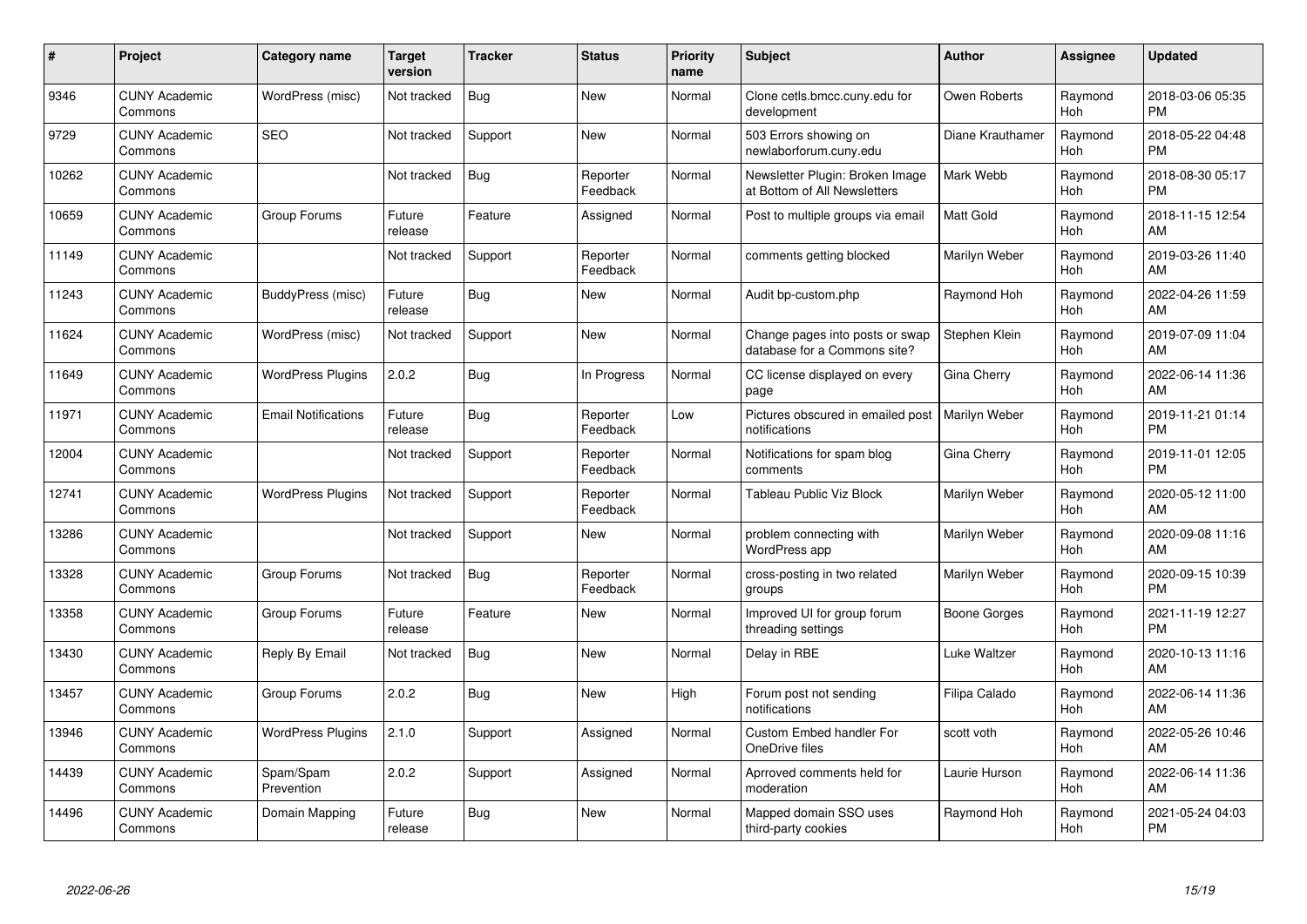| #     | Project                         | <b>Category name</b>     | <b>Target</b><br>version | <b>Tracker</b> | <b>Status</b>                       | <b>Priority</b><br>name | Subject                                                                   | <b>Author</b>           | <b>Assignee</b>     | <b>Updated</b>                |
|-------|---------------------------------|--------------------------|--------------------------|----------------|-------------------------------------|-------------------------|---------------------------------------------------------------------------|-------------------------|---------------------|-------------------------------|
| 14983 | <b>CUNY Academic</b><br>Commons | WordPress (misc)         | Not tracked              | Support        | Reporter<br>Feedback                | Normal                  | 'Read More" tag not working                                               | Rebecca Krisel          | Raymond<br>Hoh      | 2021-11-23 01:17<br><b>PM</b> |
| 14994 | <b>CUNY Academic</b><br>Commons | cdev.gc.cuny.edu         | Not tracked              | Support        | In Progress                         | Normal                  | Clear Cache on CDEV                                                       | scott voth              | Raymond<br>Hoh      | 2021-12-07 03:51<br><b>PM</b> |
| 15516 | <b>CUNY Academic</b><br>Commons | <b>WordPress Plugins</b> |                          | <b>Bug</b>     | Reporter<br>Feedback                | Normal                  | Can't publish or save draft of post<br>on wordpress.com                   | Raffi<br>Khatchadourian | Raymond<br>Hoh      | 2022-03-02 05:52<br><b>PM</b> |
| 15978 | <b>CUNY Academic</b><br>Commons | WordPress - Media        | 2.0.2                    | Support        | Reporter<br>Feedback                | Normal                  | tex files?                                                                | Marilyn Weber           | Raymond<br>Hoh      | 2022-06-14 11:36<br>AM        |
| 16110 | <b>CUNY Academic</b><br>Commons |                          |                          | Support        | Reporter<br>Feedback                | Normal                  | remove Creative Commons<br>license from pages?                            | Marilyn Weber           | Raymond<br>Hoh      | 2022-05-17 06:11<br><b>PM</b> |
| 16177 | <b>CUNY Academic</b><br>Commons | Reply By Email           |                          | <b>Bug</b>     | New                                 | Normal                  | Switch to Inbound mode for RBE                                            | Raymond Hoh             | Raymond<br>Hoh      | 2022-05-30 04:32<br><b>PM</b> |
| 16245 | <b>CUNY Academic</b><br>Commons | WordPress (misc)         |                          | <b>Bug</b>     | Reporter<br>Feedback                | Normal                  | Save Button missing on<br>WordPress Profile page                          | scott voth              | Raymond<br>Hoh      | 2022-06-16 03:09<br><b>PM</b> |
| 16291 | <b>CUNY Academic</b><br>Commons | Site cloning             | 2.0.2                    | Support        | Staged for<br>Production<br>Release | Normal                  | Images coming up blank in Media<br>Library                                | Marilyn Weber           | Raymond<br>Hoh      | 2022-06-23 08:28<br><b>PM</b> |
| 16296 | <b>CUNY Academic</b><br>Commons | Home Page                | 2.0.2                    | Bug            | Staged for<br>Production<br>Release | Normal                  | "Visit Profile" link on Member<br>Directory page doesn't work<br>properly | Raymond Hoh             | Raymond<br>Hoh      | 2022-06-24 07:54<br><b>PM</b> |
| 497   | <b>CUNY Academic</b><br>Commons | <b>WordPress Plugins</b> | Future<br>release        | Feature        | Assigned                            | Normal                  | Drag and Drop Ordering on<br>Gallery Post Plugin                          | Matt Gold               | Ron Rennick         | 2015-11-09 06:18<br><b>PM</b> |
| 308   | <b>CUNY Academic</b><br>Commons | Registration             | Future<br>release        | Feature        | New                                 | Normal                  | Group recommendations for<br>signup process                               | <b>Boone Gorges</b>     | Samantha<br>Raddatz | 2015-11-09 05:07<br><b>PM</b> |
| 310   | <b>CUNY Academic</b><br>Commons | BuddyPress (misc)        | Future<br>release        | Feature        | Assigned                            | Low                     | <b>Friend Request Email</b>                                               | <b>Matt Gold</b>        | Samantha<br>Raddatz | 2015-11-09 05:08<br><b>PM</b> |
| 481   | <b>CUNY Academic</b><br>Commons | Groups (misc)            | Future<br>release        | Feature        | Assigned                            | Normal                  | ability to archive inactive groups<br>and blogs                           | Michael Mandiberg       | Samantha<br>Raddatz | 2015-11-09 05:56<br><b>PM</b> |
| 653   | <b>CUNY Academic</b><br>Commons | Group Blogs              | Future<br>release        | Feature        | Assigned                            | Normal                  | Redesign Integration of Groups<br>and Blogs                               | <b>Matt Gold</b>        | Samantha<br>Raddatz | 2015-11-09 05:40<br><b>PM</b> |
| 1105  | <b>CUNY Academic</b><br>Commons | WordPress (misc)         | Future<br>release        | Feature        | Assigned                            | Normal                  | Rephrase Blog Privacy Options                                             | <b>Matt Gold</b>        | Samantha<br>Raddatz | 2015-11-09 06:19<br><b>PM</b> |
| 1456  | <b>CUNY Academic</b><br>Commons | Group Invitations        | Future<br>release        | Feature        | Reporter<br>Feedback                | Low                     | Invite to Group Button from Profile   Matt Gold<br>Field                  |                         | Samantha<br>Raddatz | 2015-11-09 05:59<br>PM        |
| 3458  | <b>CUNY Academic</b><br>Commons | Groups (misc)            | Future<br>release        | Feature        | Assigned                            | Normal                  | Filter Members of Group by<br>Campus                                      | Michael Smith           | Samantha<br>Raddatz | 2014-09-26 08:32<br><b>PM</b> |
| 3473  | <b>CUNY Academic</b><br>Commons | User Experience          | Future<br>release        | Feature        | Assigned                            | Normal                  | Commons profile: Add help info<br>about "Positions" replacing "title"     | Keith Miyake            | Samantha<br>Raddatz | 2015-11-09 02:28<br>PM        |
| 4027  | <b>CUNY Academic</b><br>Commons | Commons In A Box         | Not tracked              | Design/UX      | Assigned                            | Normal                  | Usability review of CBOX update<br>procedures                             | Matt Gold               | Samantha<br>Raddatz | 2015-05-11 06:36<br><b>PM</b> |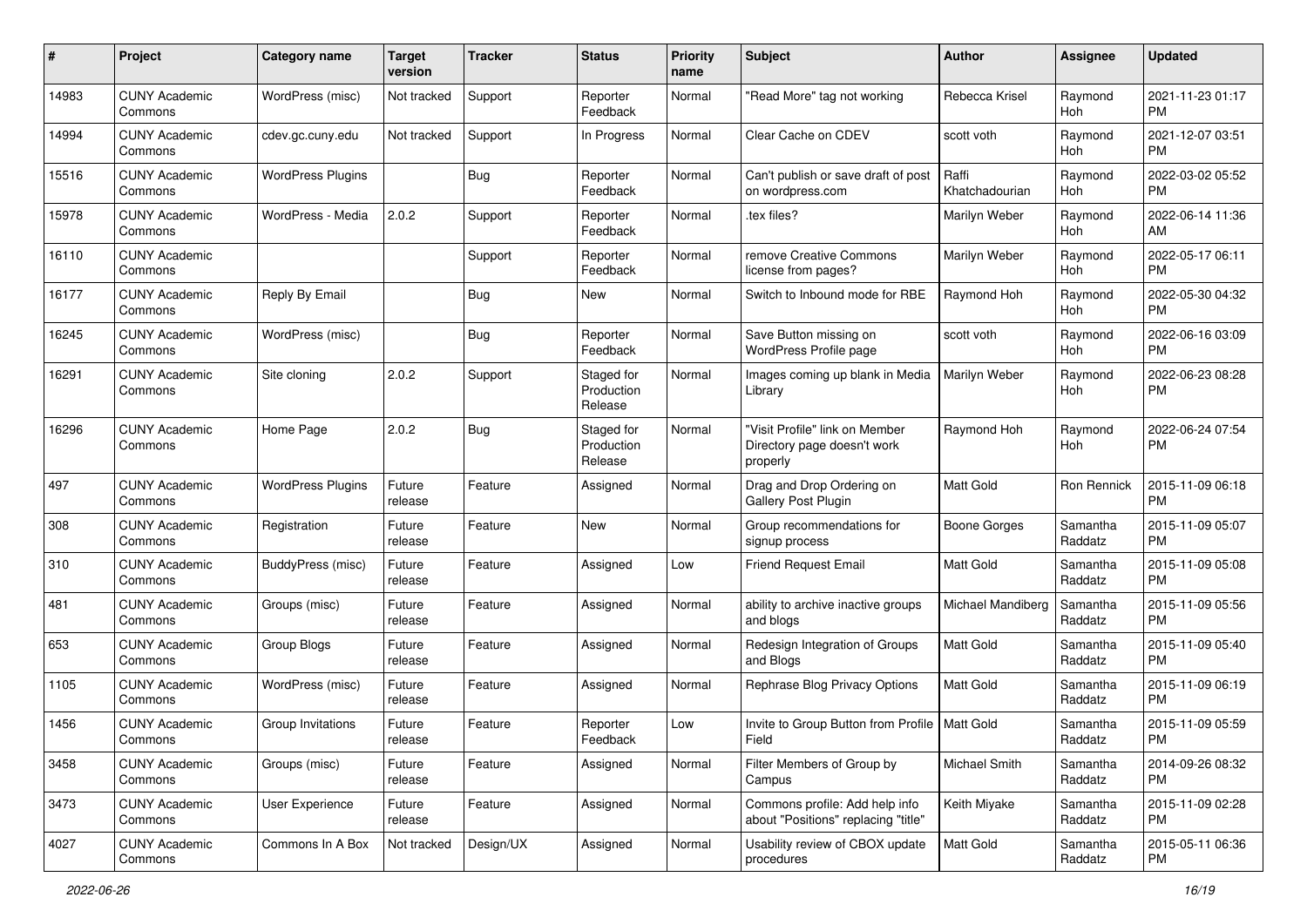| #     | Project                         | <b>Category name</b>        | Target<br>version | <b>Tracker</b> | <b>Status</b>        | <b>Priority</b><br>name | <b>Subject</b>                                                                                                                                        | Author                  | Assignee            | <b>Updated</b>                |
|-------|---------------------------------|-----------------------------|-------------------|----------------|----------------------|-------------------------|-------------------------------------------------------------------------------------------------------------------------------------------------------|-------------------------|---------------------|-------------------------------|
| 4221  | <b>CUNY Academic</b><br>Commons | Group Forums                | Future<br>release | Design/UX      | Assigned             | Normal                  | Add 'Number of Posts' display<br>option to Forum page                                                                                                 | Samantha Raddatz        | Samantha<br>Raddatz | 2015-06-26 02:21<br><b>PM</b> |
| 4226  | <b>CUNY Academic</b><br>Commons | <b>BuddyPress Docs</b>      | Future<br>release | Design/UX      | New                  | Normal                  | Add option to connect a Doc with<br>a Group                                                                                                           | Samantha Raddatz        | Samantha<br>Raddatz | 2015-09-09 04:08<br><b>PM</b> |
| 4235  | <b>CUNY Academic</b><br>Commons |                             | Not tracked       | Design/UX      | Assigned             | Normal                  | Explore user experience around<br>comments on forum topics vs<br>docs                                                                                 | Matt Gold               | Samantha<br>Raddatz | 2015-07-21 10:23<br>AM        |
| 4253  | <b>CUNY Academic</b><br>Commons | <b>Public Portfolio</b>     | Future<br>release | Design/UX      | New                  | Normal                  | Encourage users to add portfolio<br>content                                                                                                           | Samantha Raddatz        | Samantha<br>Raddatz | 2015-07-07 11:32<br>AM        |
| 4404  | <b>CUNY Academic</b><br>Commons | <b>Public Portfolio</b>     | Future<br>release | Design/UX      | Assigned             | Normal                  | Change color of permissions info<br>on portfolio editing interface                                                                                    | Matt Gold               | Samantha<br>Raddatz | 2015-08-11 05:28<br><b>PM</b> |
| 4622  | <b>CUNY Academic</b><br>Commons | <b>Public Portfolio</b>     | Future<br>release | Design/UX      | <b>New</b>           | Normal                  | <b>Profile Visibility Settings</b>                                                                                                                    | Samantha Raddatz        | Samantha<br>Raddatz | 2015-09-21 12:18<br><b>PM</b> |
| 4661  | <b>CUNY Academic</b><br>Commons | User Experience             | Future<br>release | <b>Bug</b>     | Assigned             | Normal                  | Simplify Events text                                                                                                                                  | <b>Matt Gold</b>        | Samantha<br>Raddatz | 2015-10-02 09:06<br><b>PM</b> |
| 4986  | <b>CUNY Academic</b><br>Commons | ZenDesk                     | Not tracked       | Support        | Assigned             | Normal                  | Prepare documentation for<br>Zendesk re web widget                                                                                                    | Matt Gold               | Samantha<br>Raddatz | 2016-02-25 03:09<br><b>PM</b> |
| 5050  | <b>CUNY Academic</b><br>Commons | Social Paper                | Future<br>release | Feature        | <b>New</b>           | Low                     | Making comments visible in SP<br>editing mode (SP suggestion #1)                                                                                      | Marilyn Weber           | Samantha<br>Raddatz | 2019-09-17 11:10<br><b>PM</b> |
| 5053  | <b>CUNY Academic</b><br>Commons | Social Paper                | Future<br>release | Feature        | New                  | Low                     | Scrollable menu to add readers<br>(SP suggestion #4)                                                                                                  | Marilyn Weber           | Samantha<br>Raddatz | 2016-04-21 05:21<br><b>PM</b> |
| 5058  | <b>CUNY Academic</b><br>Commons | Social Paper                | Future<br>release | Feature        | <b>New</b>           | Low                     | Can there be a clearer signal that<br>even when comments have<br>already been made you add<br>comments by clicking on the side?<br>(SP suggestion #5) | Marilyn Weber           | Samantha<br>Raddatz | 2016-02-11 10:24<br><b>PM</b> |
| 5183  | <b>CUNY Academic</b><br>Commons | Social Paper                | Future<br>release | Design/UX      | <b>New</b>           | Normal                  | Creating a new paper when<br>viewing an existing paper                                                                                                | Raffi<br>Khatchadourian | Samantha<br>Raddatz | 2016-02-02 12:09<br><b>PM</b> |
| 5225  | <b>CUNY Academic</b><br>Commons | Registration                | Future<br>release | Feature        | Assigned             | Normal                  | On-boarding Issues                                                                                                                                    | Luke Waltzer            | Samantha<br>Raddatz | 2016-02-12 02:58<br><b>PM</b> |
| 5298  | <b>CUNY Academic</b><br>Commons |                             | Not tracked       | Publicity      | <b>New</b>           | Normal                  | Survey Pop-Up Text                                                                                                                                    | Samantha Raddatz        | Samantha<br>Raddatz | 2016-03-22 12:27<br><b>PM</b> |
| 5317  | <b>CUNY Academic</b><br>Commons | <b>Group Blogs</b>          | Not tracked       | <b>Bug</b>     | Reporter<br>Feedback | Normal                  | Notifications of New Post Didn't<br>Come                                                                                                              | Luke Waltzer            | Samantha<br>Raddatz | 2016-03-21 10:41<br><b>PM</b> |
| 5397  | <b>CUNY Academic</b><br>Commons | Social Paper                | Future<br>release | Feature        | New                  | Normal                  | frustrating to have to<br>enable/disable in SP                                                                                                        | Marilyn Weber           | Samantha<br>Raddatz | 2016-04-20 03:39<br><b>PM</b> |
| 10439 | <b>CUNY Academic</b><br>Commons | Design                      | 2.1.0             | Design/UX      | New                  | Normal                  | Create Style Guide for Commons                                                                                                                        | Sonja Leix              | Sara Cannon         | 2022-06-23 06:20<br>PM        |
| 10580 | <b>CUNY Academic</b><br>Commons | Information<br>Architecture | Future<br>release | Design/UX      | New                  | Normal                  | Primary nav item review                                                                                                                               | <b>Boone Gorges</b>     | Sara Cannon         | 2021-11-19 12:37<br>PM        |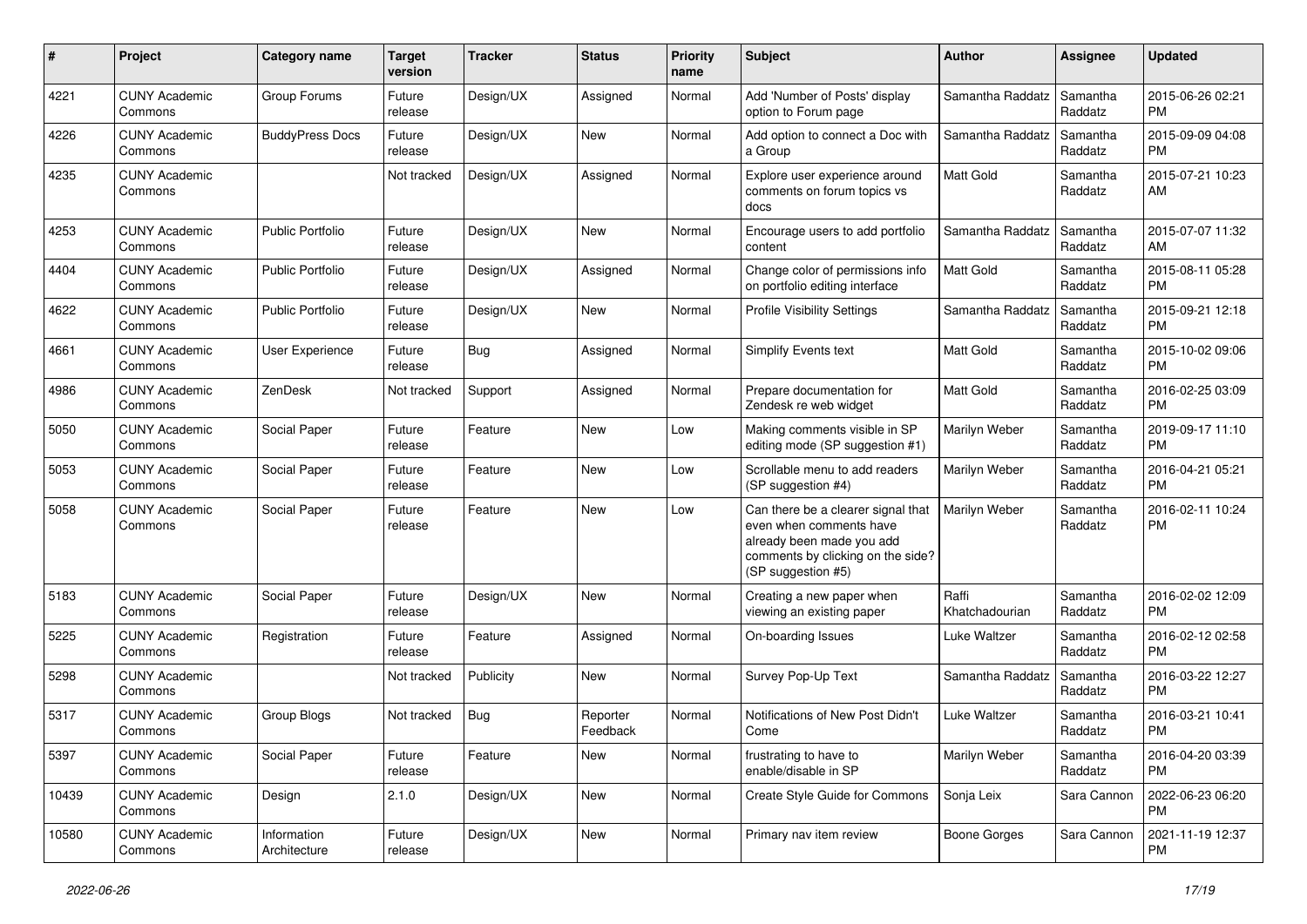| $\#$  | Project                         | <b>Category name</b>     | <b>Target</b><br>version | <b>Tracker</b> | <b>Status</b>        | <b>Priority</b><br>name | <b>Subject</b>                                                                                                                               | <b>Author</b>          | <b>Assignee</b>  | <b>Updated</b>                |
|-------|---------------------------------|--------------------------|--------------------------|----------------|----------------------|-------------------------|----------------------------------------------------------------------------------------------------------------------------------------------|------------------------|------------------|-------------------------------|
| 2612  | <b>CUNY Academic</b><br>Commons |                          | Not tracked              | Publicity      | Assigned             | Normal                  | Pinterest site for the Commons                                                                                                               | local admin            | Sarah<br>Morgano | 2016-03-04 11:19<br>AM        |
| 3510  | <b>CUNY Academic</b><br>Commons | Publicity                | 1.7                      | Publicity      | Assigned             | Normal                  | Post on the News Blog re: 'My<br>Commons'                                                                                                    | Micki Kaufman          | Sarah<br>Morgano | 2014-10-15 11:18<br>AM        |
| 3511  | <b>CUNY Academic</b><br>Commons | Publicity                | 1.7                      | Publicity      | Assigned             | Normal                  | Social media for 1.7                                                                                                                         | Micki Kaufman          | Sarah<br>Morgano | 2014-10-14 03:32<br><b>PM</b> |
| 5826  | <b>CUNY Academic</b><br>Commons | <b>WordPress Plugins</b> | Future<br>release        | Support        | Reporter<br>Feedback | Normal                  | <b>Remove Subscription Options</b><br>plugin from directory                                                                                  | Sarah Morgano          | Sarah<br>Morgano | 2016-10-21 04:14<br><b>PM</b> |
| 636   | <b>CUNY Academic</b><br>Commons | WordPress (misc)         | Not tracked              | Support        | Assigned             | Normal                  | Create Lynda.com-like Table of<br>Contents for Prospective Tutorial<br>Screencasts                                                           | <b>Matt Gold</b>       | scott voth       | 2016-02-23 03:12<br><b>PM</b> |
| 3524  | <b>CUNY Academic</b><br>Commons | Documentation            | Not tracked              | Documentation  | Assigned             | Normal                  | Post describing all you can do<br>when starting up a new<br>blog/group                                                                       | <b>Matt Gold</b>       | scott voth       | 2014-10-04 12:56<br><b>PM</b> |
| 3565  | <b>CUNY Academic</b><br>Commons | My Commons               | Not tracked              | Documentation  | New                  | Normal                  | Load Newest inconsistencies                                                                                                                  | Chris Stein            | scott voth       | 2015-11-09 01:16<br><b>PM</b> |
| 4222  | <b>CUNY Academic</b><br>Commons | User Experience          | Future<br>release        | Design/UX      | New                  | Normal                  | Add information to 'Delete<br>Account' page                                                                                                  | Samantha Raddatz       | scott voth       | 2015-06-26 11:35<br>AM        |
| 6115  | <b>CUNY Academic</b><br>Commons | Publicity                | Not tracked              | Feature        | Assigned             | Normal                  | create digital signage for GC                                                                                                                | Matt Gold              | scott voth       | 2016-10-11 10:09<br><b>PM</b> |
| 9908  | <b>CUNY Academic</b><br>Commons |                          | Not tracked              | Feature        | <b>New</b>           | Normal                  | Is it possible to send email<br>updates to users (or an email<br>address not on the list) for only a<br>single page AFTER being<br>prompted? | <b>Michael Shields</b> | scott voth       | 2018-06-11 01:34<br><b>PM</b> |
| 11883 | <b>CUNY Academic</b><br>Commons | Help/Codex               | Not tracked              | Support        | New                  | Normal                  | Need Embedding Help Page<br>Update (Tableau)                                                                                                 | <b>Anthony Wheeler</b> | scott voth       | 2019-09-24 08:49<br>AM        |
| 12247 | <b>CUNY Academic</b><br>Commons | Publicity                | Not tracked              | Support        | New                  | Normal                  | Screenshot of First Commons<br>Homepage                                                                                                      | scott voth             | scott voth       | 2020-01-14 12:08<br><b>PM</b> |
| 14394 | <b>CUNY Academic</b><br>Commons |                          | Not tracked              | Feature        | New                  | Normal                  | Commons News Site - redesign                                                                                                                 | scott voth             | scott voth       | 2021-09-14 10:46<br>AM        |
| 14787 | <b>CUNY Academic</b><br>Commons | <b>Plugin Packages</b>   | Future<br>release        | Feature        | New                  | Normal                  | Creating a "Design" plugin<br>package                                                                                                        | Laurie Hurson          | scott voth       | 2022-04-27 04:56<br>PM        |
| 4070  | <b>CUNY Academic</b><br>Commons | Analytics                | Not tracked              | Support        | Assigned             | Normal                  | Request for JITP site analytics                                                                                                              | Matt Gold              | Seth Persons     | 2016-02-23 03:09<br>PM        |
| 4635  | <b>CUNY Academic</b><br>Commons | Authentication           | Future<br>release        | Feature        | New                  | Normal                  | Allow non-WP authentication                                                                                                                  | <b>Boone Gorges</b>    | Sonja Leix       | 2019-03-01 02:05<br>PM        |
| 11789 | <b>CUNY Academic</b><br>Commons | Courses                  | Future<br>release        | Feature        | New                  | Normal                  | Ability to remove item from<br>Courses list                                                                                                  | Laurie Hurson          | Sonja Leix       | 2019-09-24 12:28<br>PM        |
| 11834 | <b>CUNY Academic</b><br>Commons | <b>Group Files</b>       | Future<br>release        | Feature        | New                  | Normal                  | Improved tools for managing<br>group file folders                                                                                            | Boone Gorges           | Sonja Leix       | 2019-09-06 03:55<br>PM        |